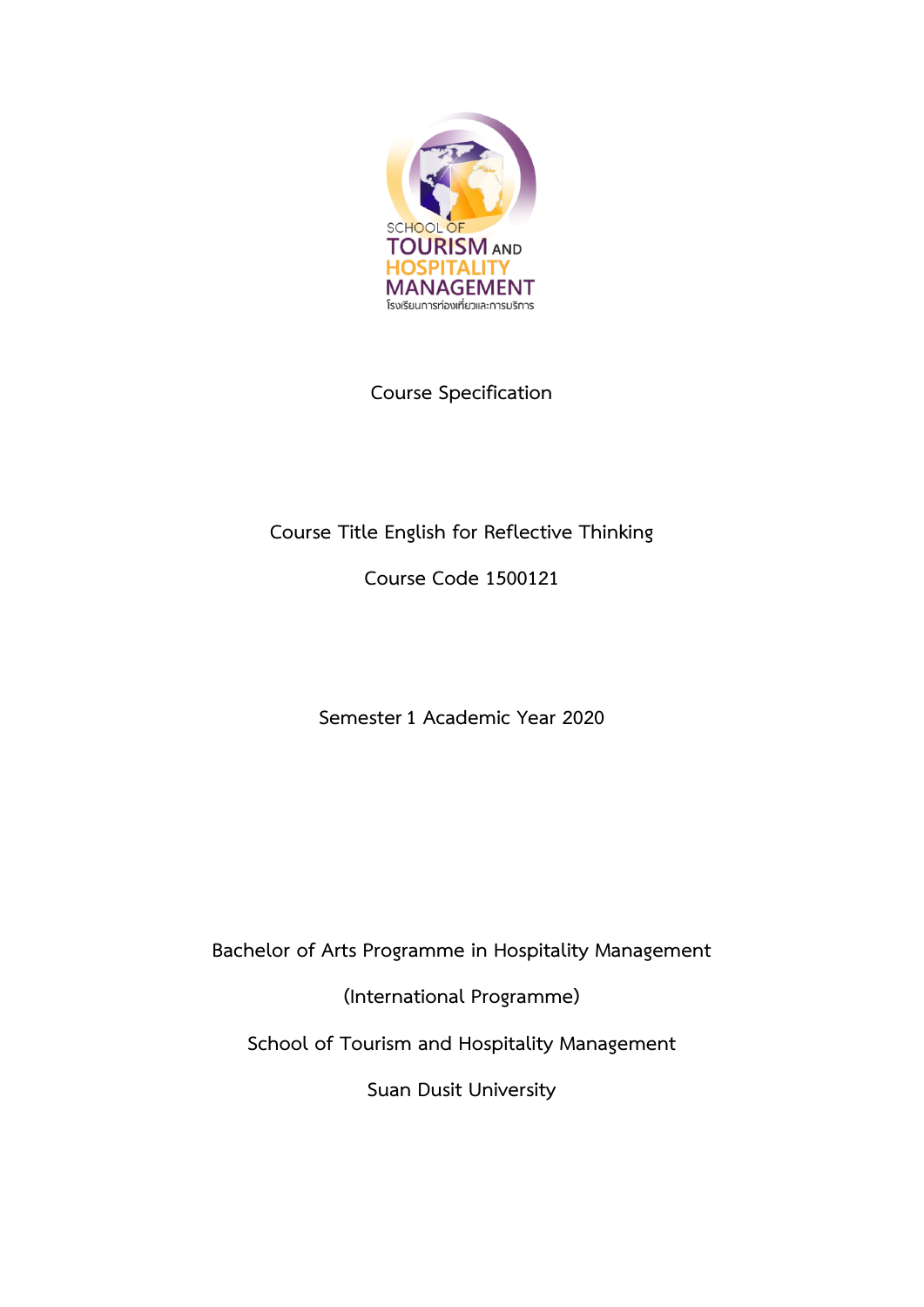# **Content**

|           |                                                 | Page |
|-----------|-------------------------------------------------|------|
| Section 1 | General information                             | 3    |
| Section 2 | Aims and Objectives                             | 5    |
| Section 3 | Course Description and Implementation           | 7    |
| Section 4 | Development of Students' Learning Outcomes      | 8    |
| Section 5 | Teaching and Evaluation Plans                   | 13   |
| Section 6 | Teaching Materials and Resources                | 29   |
| Section 7 | Evaluation and Improvement of Course Management | 30   |
| Appendix  |                                                 | 31   |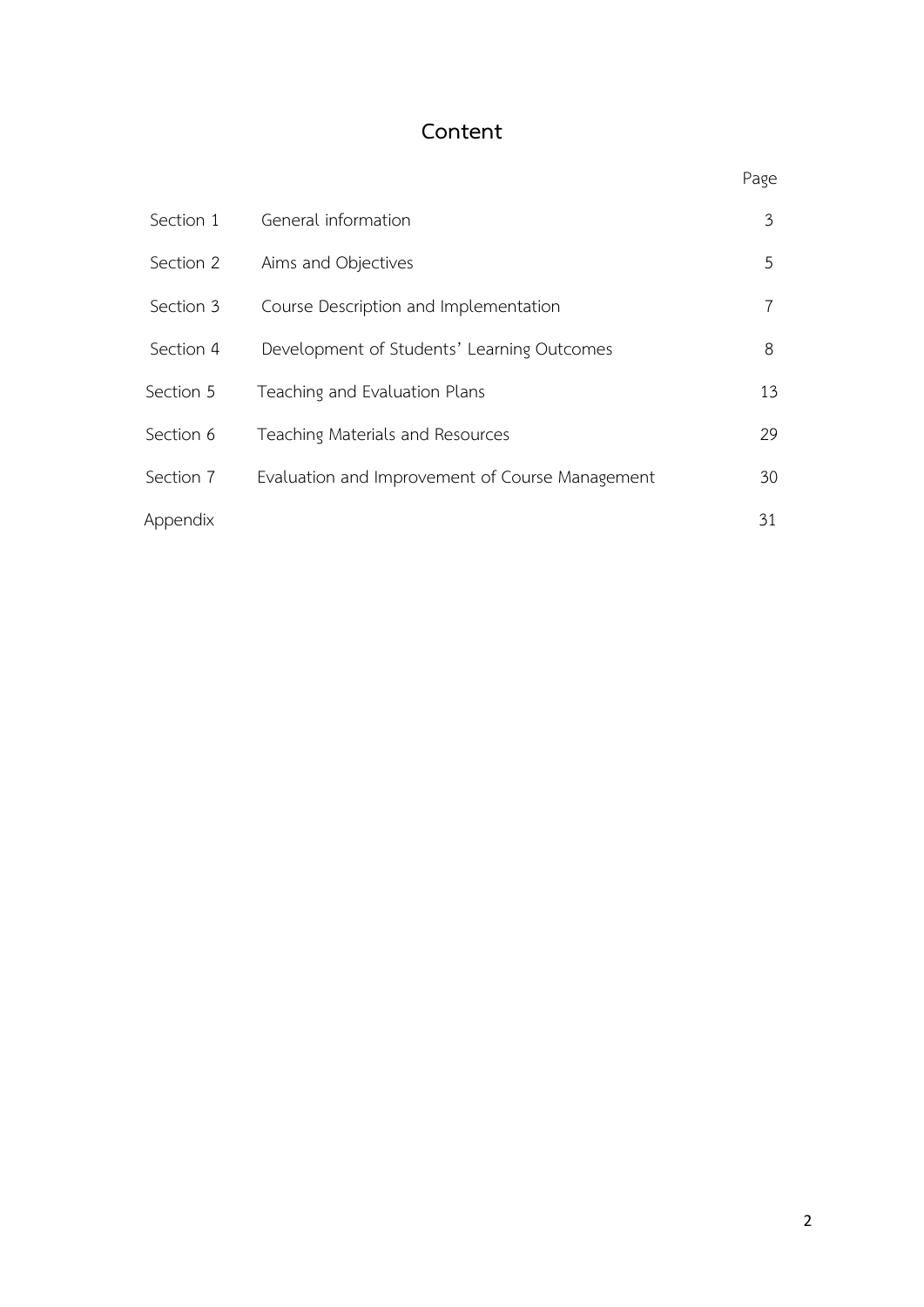# **Course Specification**

**Name of institution** Suan Dusit University

**Campus/faculty/department** School of Tourism and Hospitality Management

#### **Section1 General Information**

#### **1. Course code and course title**

1500121 English for Reflective Thinking

#### **2. Number of credits**

4 (4-0-8)

### **3. Curriculum and type of subject**

General Education

#### **4. Responsible faculty members**

**4.1 course coordinator** Chanapa Nicrothanont

 **4.2 Instructors**: Chanapa Nicrothanont **Section** : L1

### **5. Semester / year of study**

Semester 1 Student year 2 academic year 2020

### **6. Pre-requisite (if any)**

None

### **7. Co-requisites (if any)**

None

### **8. Venue of study**

Suan Dusit University

#### **9. Date of latest revision**

June 28, 2020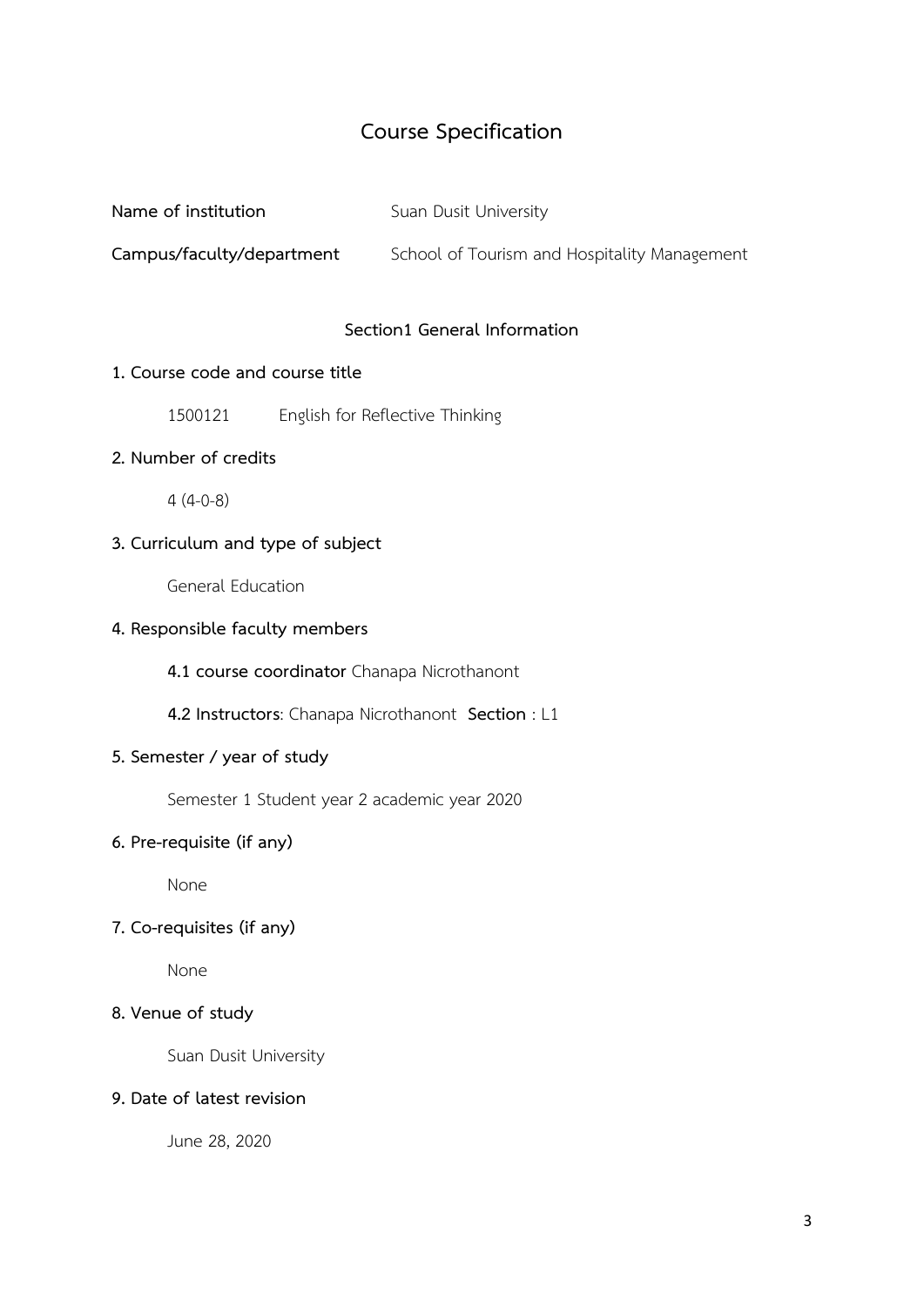#### **Section 2 Aims and Objectives**

#### **1. Aims of the Course**

#### **1.1 Cognitive skills (knowledge gained from studying)**

1.1.1 Students require the knowledge and ability to read for comprehension using reading strategies including surveying and guessing the story before reading. Reading to catch the key important, reading specific information, and the ability to guess the meaning of vocabulary from the context

1.1.2 Students require the knowledge and ability to take notes, transcribe, summaries, interpretations, express opinions, and analyse the pros and cons of the story read and listen logically

1.1.3 Students require the knowledge of vocabulary and expressions related to the subject read and listened.

1.1.4 Students are able to write letters, inquire information, notes and summary reports by using the correct expression

#### **1.2 Skills (ability, practice skills, IT usage received from studying)**

1.2.1 Students require skills in using English for communication, exchange, and learning of various contents and contexts correctly and appropriately

1.2.2 Students require competency and skills in searching for information from websites and social media that are reliable to work as assigned.

1.2.3 Students are able to use computer programs and mixed media for effective presentation.

#### **1.3 Affiliation (attitude, morality, ethics received from studying)**

1.3.1 Students require the ability to see the value of cooperative learning. A positive attitude towards working with others, able to work and learn the responsibilities within the group effectively

1.3.2 Students entering the class on time, self-discipline, able to work on assignments as scheduled

1.3.3 Students realize the moral and ethical, such as being honest, not to fraud in the exam, presenting information with reference to data sources, not copying the work or impersonating other people's ideas.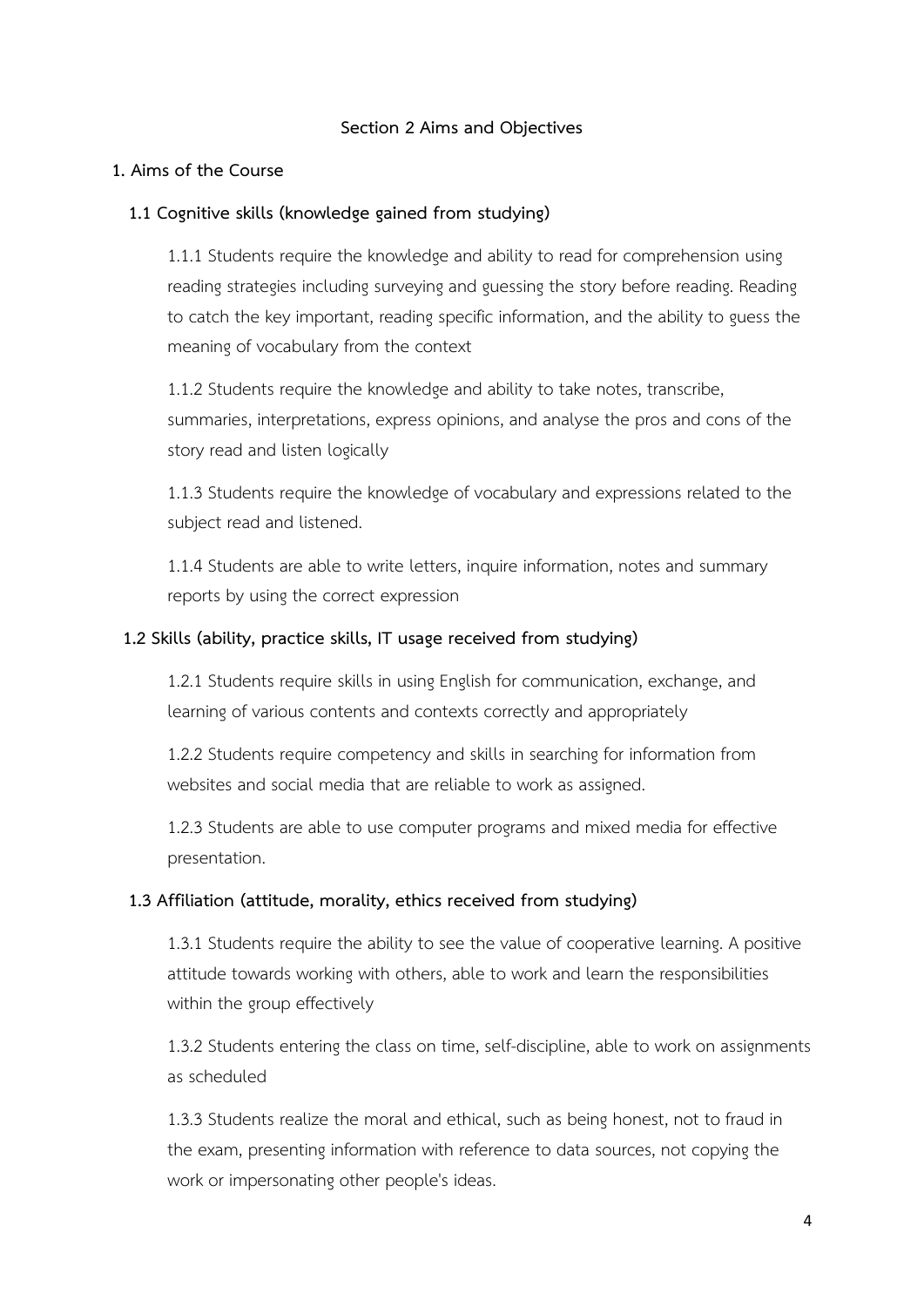### **2. Objectives for developing/improving courses**

- 2.1 To modernize and improve the content of the course.
- 2.2 To develop teaching activities related to society, course, and learner.

# **Section 3: Course description and Implementation**

## **1. Course Description**

Practice of English listening and speaking skills in providing others with detailed instructions and advice in one's area of expertise, understanding of articles and public announcements, analysis of basic information, and expression of ideas on abstract and concrete matters, as well as ones related to Thai and native- speaking culture, interaction with and provision of information for others with fluency and spontaneity

| Lecture<br>(Hour) | Additional class<br>(Hour)                                                                                                       | Laboratory/field<br>trip/internship<br>(Hour) | Self-study<br>(Hour)                                                          |
|-------------------|----------------------------------------------------------------------------------------------------------------------------------|-----------------------------------------------|-------------------------------------------------------------------------------|
|                   | Additional class<br>depends upon                                                                                                 |                                               |                                                                               |
|                   | student's<br>(Individual or<br>Group)                                                                                            |                                               | 120/Semester<br>Students required<br>independent                              |
| 60/Semester       | requirement. Both<br>class attending and<br>other technology<br>using will be used<br>in order to revise<br>the lessons clearly. |                                               | learning from<br>resources and other<br><b>IT</b> (Information<br>Technology) |

## **2. Number of Hours per Semester**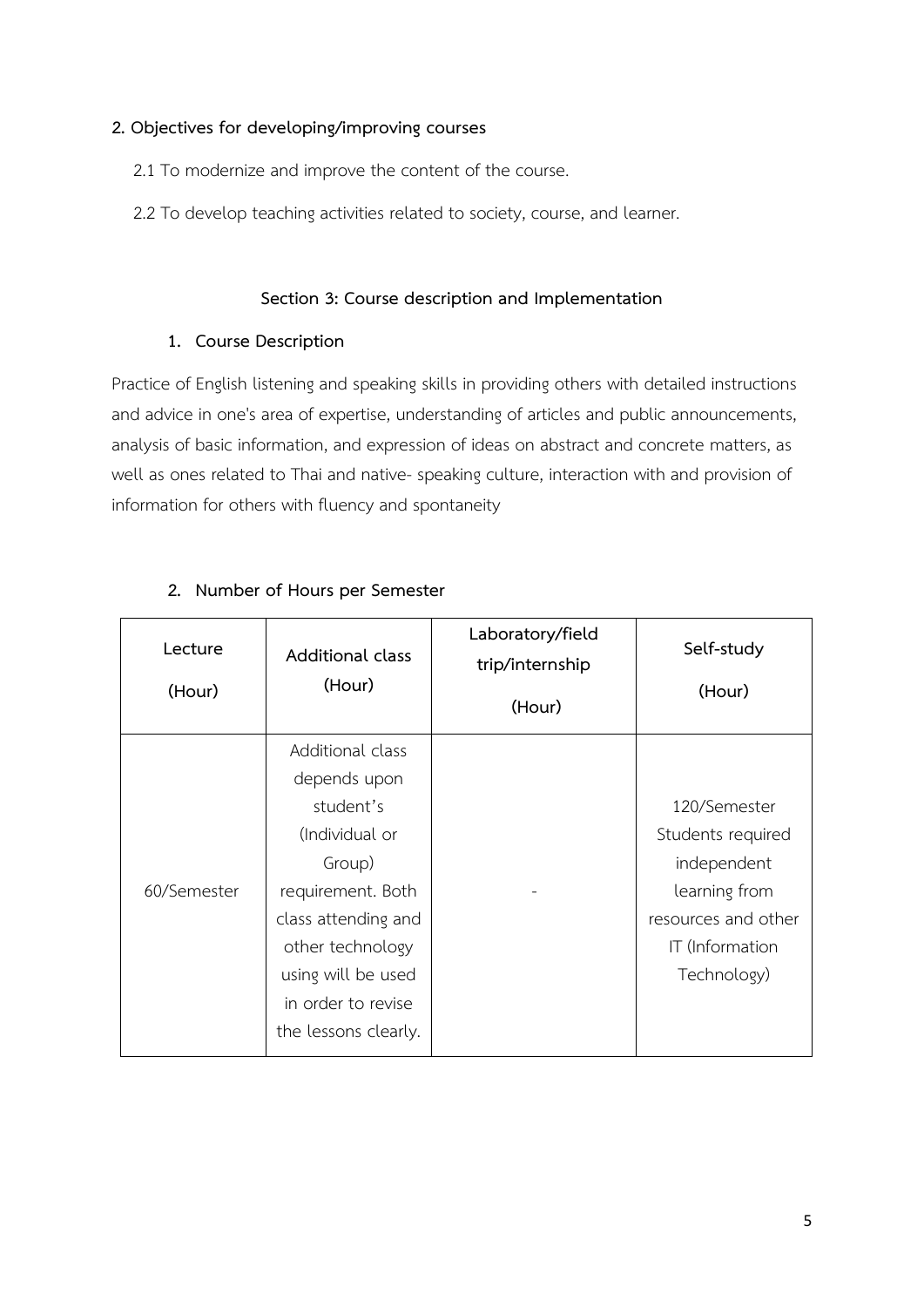# **3. Number of hours that the lecturer provides individual counseling and guidance**

- Lecturer who responsible for the module would be giving advices through the module's website, course, or other social media platforms.
- Advice individually as student's requirement.

# **Section 4 Development of Students' Learning Outcomes**

### **1. Morality and Ethics**

1.1.1 Have good characteristics according to Thai values, ie behaving according to the moral principles and ethics. There is love, patriarchy, faithfulness, discipline, keeping the law, ideology. In good things, having gratitude, having respect, respecting, respecting adults and know how to preserve Thai culture and traditions

1.1.2 Saving in according to the sufficiency economy philosophy

1.1.3 There are public minds including sacrificial mental features. For the sake of public interest, caring for others. .

1.1.4 Proud of Thai being.

1.1.5 Attitude to reject corruption Expression of thoughts and behavior.

### **1.2 Teaching methods**

1.2.1 Design learning activities by instructors Moral and ethical by case studies

1.2.2 Focus on student participation in learning activities By taking examples of case studies from various events occurring in society To develop skills in analytical thinking, synthesis and application in real life

1.2.3 Organize special activities that encourage learners to develop moral learning. Ethics as defined in the course continuously

1.2.4 Assign students to produce works that reflect moral and ethical characteristics according to group learning outcomes

1.2.5 The instructor expresses a good model of morality. Ethics and responsibility.

### **1.3 Evaluation methods**

1.3.1 Assessed by attendance and job submissions of students according to the schedule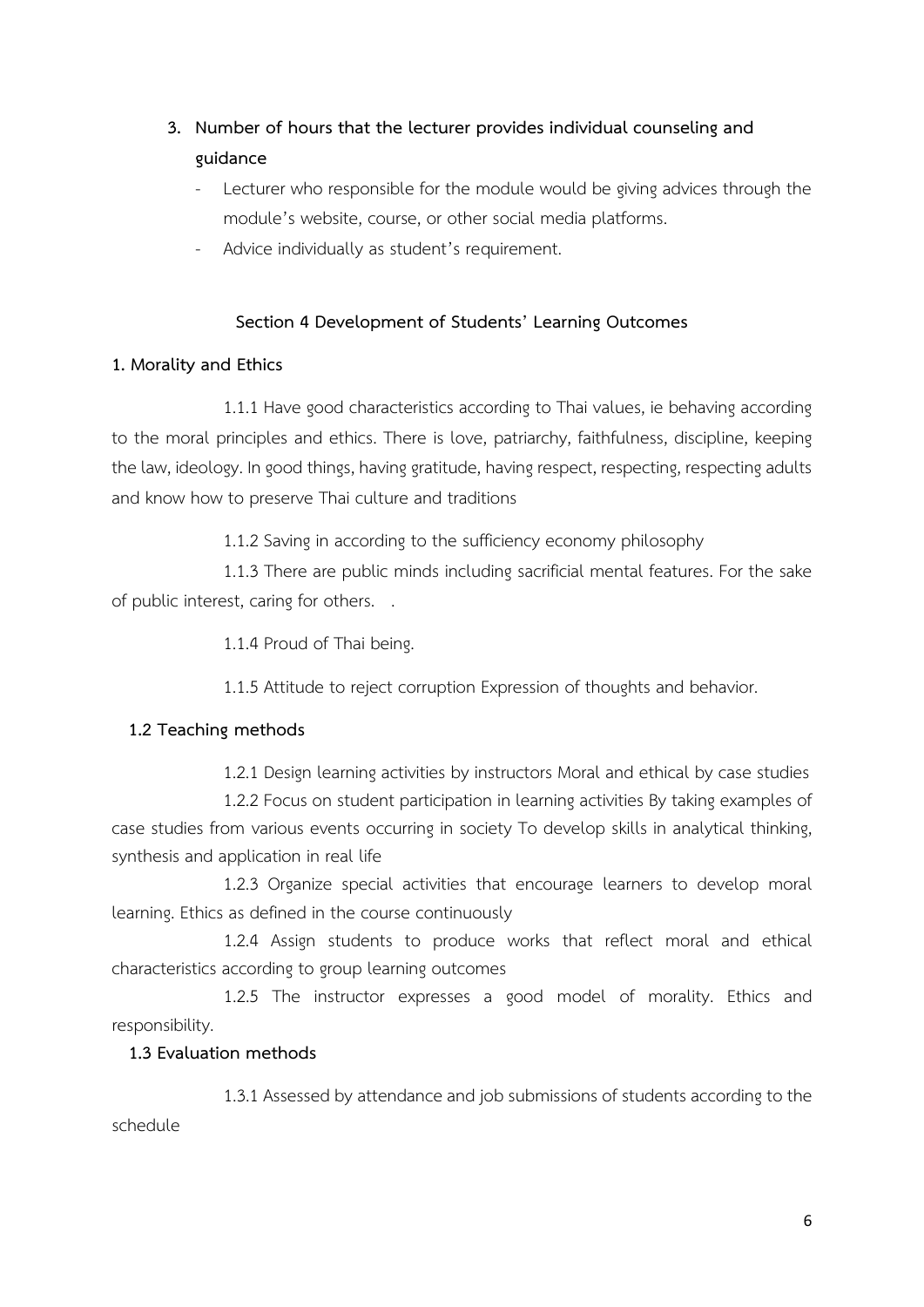1.3.2 Assessment during participation in activities and behavioral expressions that occur During working together

1.3.3 Observe the behavior that students express during their studies.

1.3.4 Assess from responsibility and being a public mind

1.3.5 Observe from Moral learners Ethics after completion of teaching and learning in each unit or each semester

### **2. Knowledge development**

**2.1 Knowledge learning results**

#### **2.1.1 Has extensive knowledge to enhance human integrity.**

#### **2.1.2 There is a worldwide view**.

2.1.3Having knowledge and understanding in matters relating to themselves and others, society, arts, culture and nature.

#### **2.2 Teaching Method**

2.2.1 Design learning activities by instructors to analyze learning behavior and results Learning in knowledge, covering the map, distributing responsibility, standards, learning outcomes and designing learning activities with learning activities such as lectures in the concept of Organizing active learning activities for students (centered on students) Group discussions Inquiry Based Learning Problem Based Learning and Brainstorming (Brainstorming) from self-study through internet information network and various media.

 2.2.2 Use learning methods that focus on learners with a variety of learning activities in accordance with the subject matter in the course, such as using case studies, conversation, brainstorming, large group discussions, subgroups and presentation of knowledge content. Class

 2.2.3 Learning from real situations by inviting experts with direct experience to be special speakers to provide specific knowledge. Project activities Including sharing experiences Education from teachers with expertise and from speakers or local wisdom.

2.2.4 Organize activities to promote learning covering content according to the distribution map. Responsibilities, standards, learning outcomes (Curriculum Mapping) in courses by assigning individual tasks and subgroups.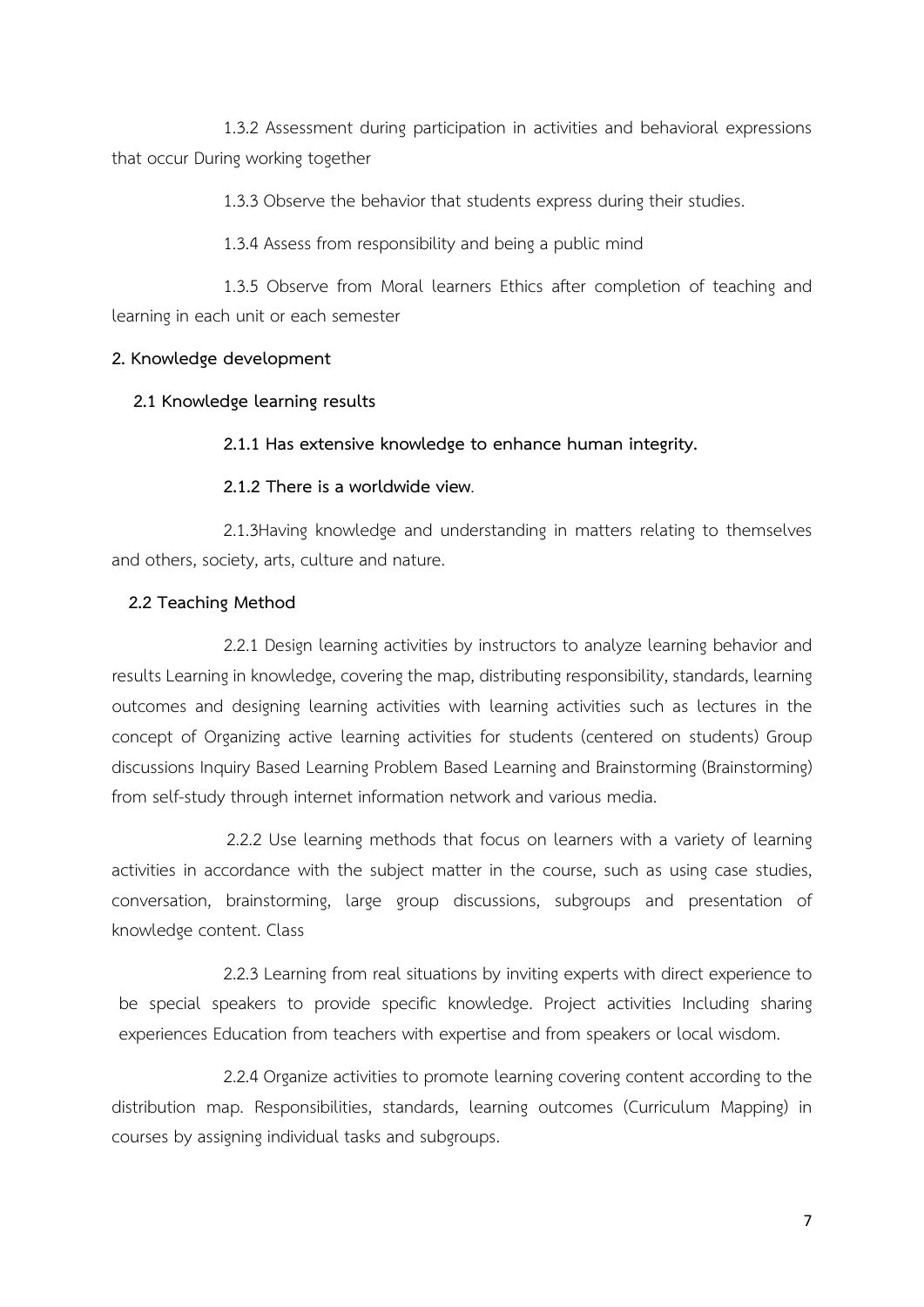2.2.5 Organize learning activities that encourage learners to study Learn how to seek knowledge and self-study summaries through the information network (internet) and various media

#### **2.3 Teaching methods**

2.3.1 Question-answer knowledge learned during learning management

2.3.2 Quiz after learning each week

2.3.3 Answering questions at the end of the lesson

2.3.4 Test before class Mid-term tests and final tests at the end

#### semester

2.3.5 Assessment from the work piece and the achievement of the work, such as project work report

2.3.6 Assessment of learning outcomes that occurred during the course of learning promotion activities in courses such as discussion of the content in the lesson Small group activities Presentation of class page.

#### **3. Intellectual skills**

### **3.1 Learning results in intellectual skills**

**3.1.3 Have critical thinking and problem-solving skills**

### **3.1.5 Have the skills necessary in the 21st century**

### **3.2 Teaching methods**

3.2.1 Design learning activities by instructors to analyze learning behavior and results learning cognitive skills is covered according to the distribution map, responsibility, standards, results. Creating questions in the classroom continuously, learning activities, participation in brain learning for learners to learn Know the solution

3.2.3 Organize learning that focuses on systematic analytical thinking, including logical thinking

Group discussion and summarize the results with principles Reliable and can be referenced

3.2.4 Delegate tasks related to the use of acquired knowledge to solve problems of hospitality business by Project Based Learning and Segmentation to organize an exhibition summarizing the knowledge gained from learning, analyzing ideas Including learning from real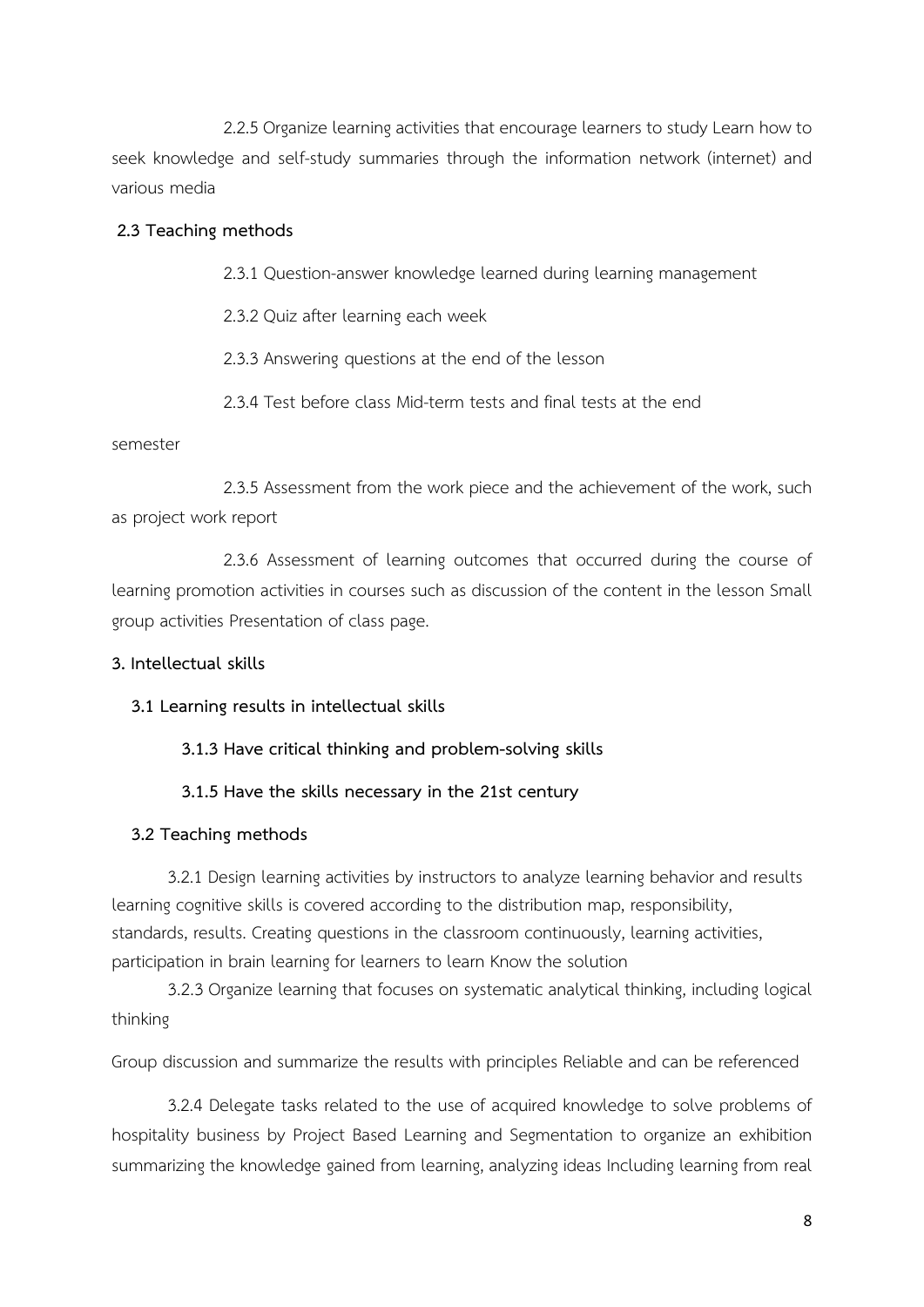conditions in the community To train and strengthen citizenship, which is a learning process for learners who must search, search, explore, investigate and research in various ways, allowing students to use case studies (Inquiry Based Learning) Problem Based Learning, Group Discussion.

3.2.5 Bring students to field trips outside the classroom related to the course content.

#### **3.3 Evaluation methods**

3.3.1 Evaluation of the actual situation during the activities that promote intellectual skills

3.3.2 Evaluation of work pieces in various forms, including the project report assigned

3.3.3 Question-Answer during learning management

3.3.4 Sub-test for mid-term and final exams.

#### **4. Interpersonal Skills and Responsibility**

 **4.1 Expected outcome on Interpersonal Skills and Responsibility**

**4.1.1 Learning results in skills, interpersonal relationships and responsibilities that must be developed**

**4.1.2 Awareness of rights Their roles and duties as well as understanding, appreciating and respecting the rights of others**

#### **4.1.3 Valuable citizenship and responsible for Thai society and the world society.**

4.1.4 Having skills in coordinating cooperation in team work Leadership and good followers have good human relations. Have skills in solving social problems such as perceiving problems Understanding the problem

Sorting priority of problems and seek solutions to peaceful problems

**4.1.4 Understanding the multicultural society Have the skills to interact with others creatively, realize and understand the culture of society in which they live, and understand cultural differences and can adapt in a multicultural society appropriately.**

#### **4.2 Teaching methods**

4.2.1 Design learning activities by instructors to analyze learning behavior and results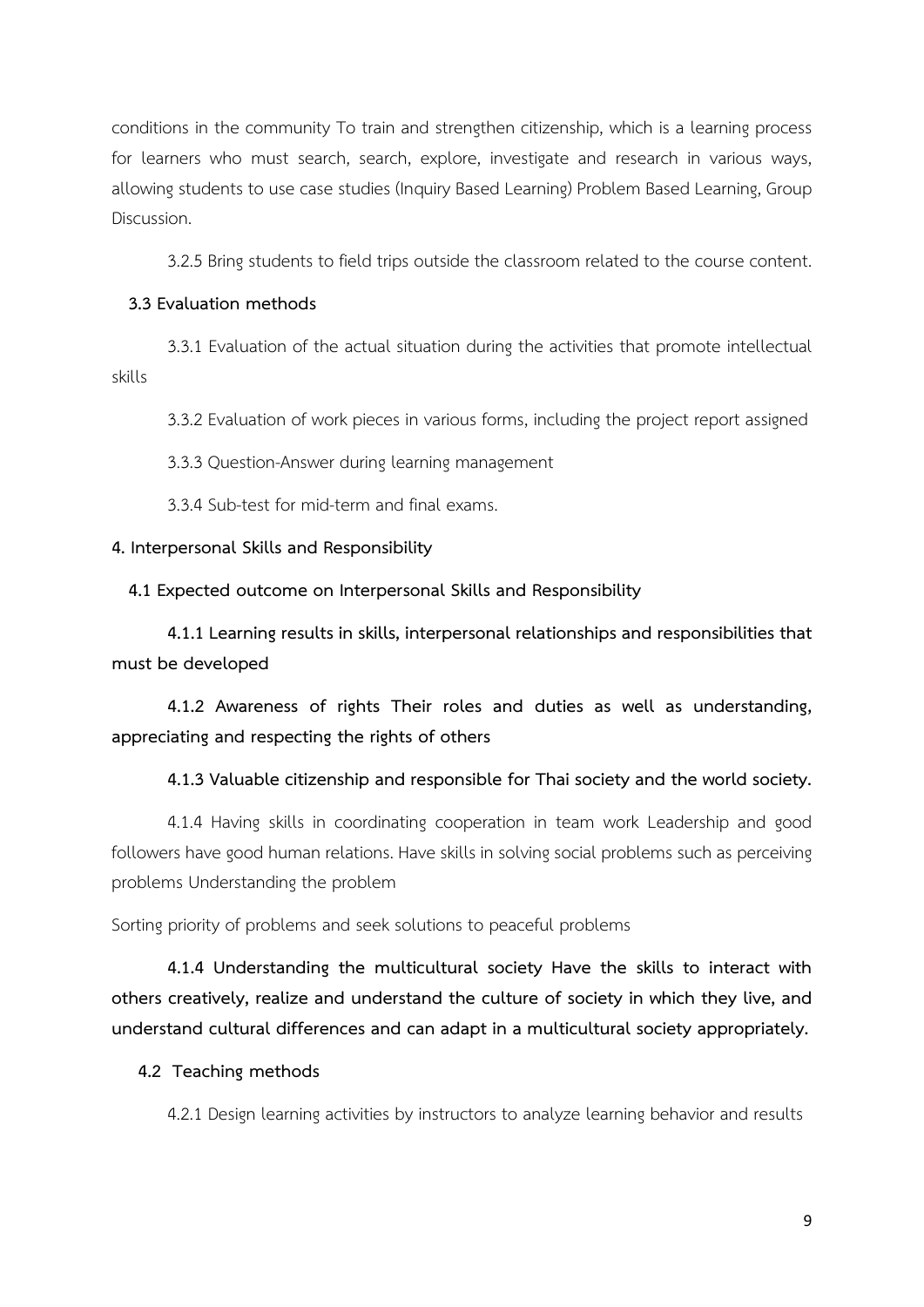Learning skills, interpersonal relationships and responsibilities to cover according to the distribution map

Responsibilities, standards, learning outcomes and design for learning activities with learning activities such as organizing participatory teaching activities to create mutual cooperation and responsibility

4.2.2 Teaching and learning management that focuses on group activities in case studies, discussion of teaching by problem solving

4.2.3 Manage teaching by assigning work as a group and use the group work process with sacrifice

4.2.4 Assign project group activities allowing students to use various skills

In the 21st century for use in the pursuit of knowledge researching for answers, solving problems or testing according to their own interests throughout the development of the quality of the work itself in the future including promoting participation in activities that emphasize mutual support in the multicultural society.

4.2.5 Opportunity for students who do not attend classes presenting a new work that is different from the students who enter the class normally

#### **4.3 Evaluation methods**

4.3.1 Evaluation of participation in group activities and team work

4.3.2 Observation of behavior, expression, sacrifices and volunteer spirit during participation in group activities

4.3.3 Evaluation of the success of the assigned project that shows the determination Divide roles, responsibilities, volunteerism, sacrifice and mutual support.

**5. Numerical Analysis and Information Technology Skills**

 **5.1 Expected outcome on Numerical Analysis and Information Technology Skills**

#### **5.1.1 Have knowledge in using media and information knowingly**

5.1.3 Have skills in calculating Numerical and logical analysis

**5.1.4 Having skills in using computers and various technology media in work and communication**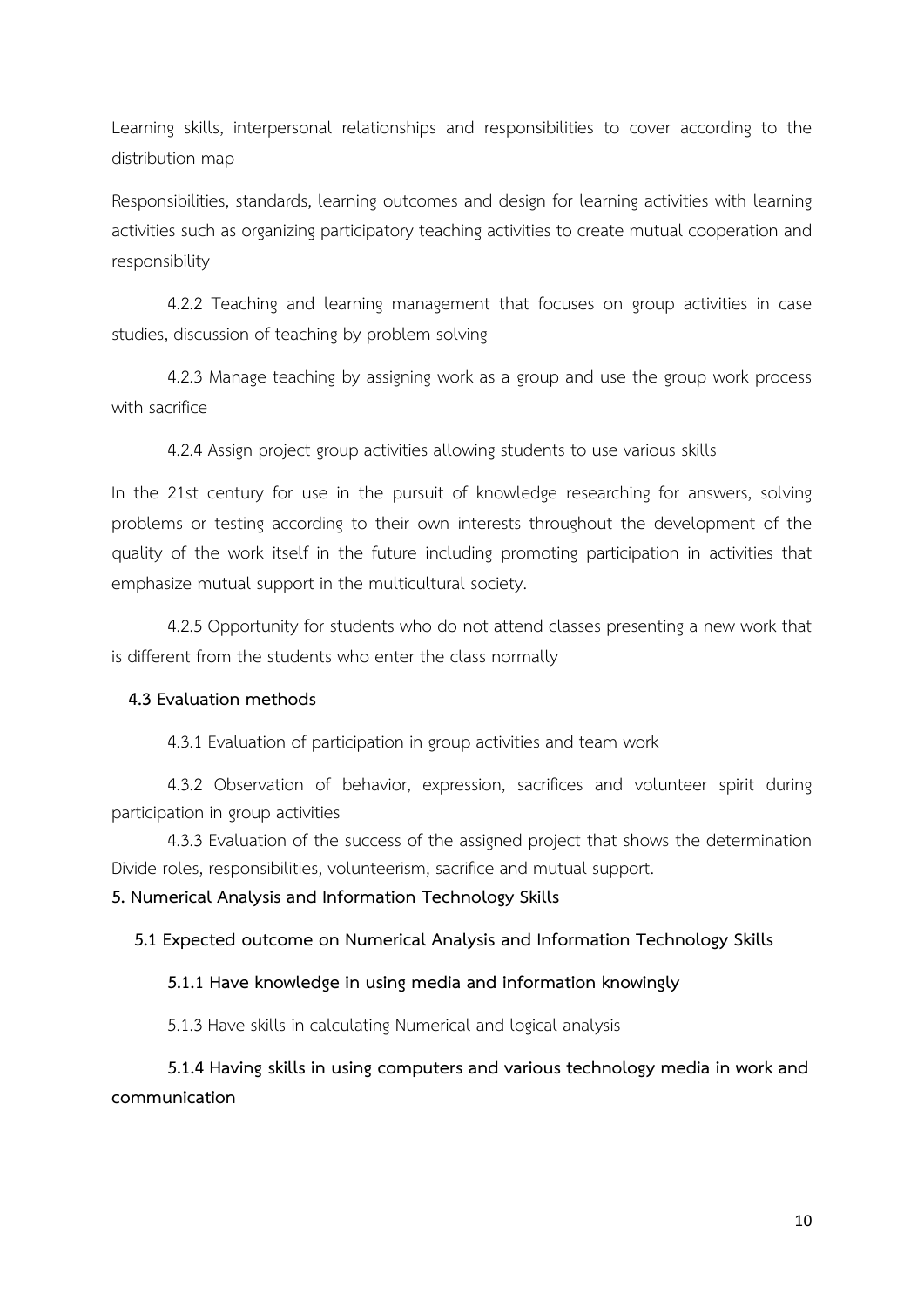#### **5.2 Teaching methods**

5.2.1 Design learning activities by instructors to analyze learning behavior and results Learn about numerical analysis skills, communication and use of technology to cover maps, distribution of responsibilities, standards, learning outcomes and design of learning activities with learning activities, such as organizing teaching and learning activities to recognize various situation analysis From case studies and examples from various information and media Organize learning activities through online media in order to have computer application and various technology media. In reporting or project assignment

5.2.2 Manage teaching that emphasizes logical thinking based on reason and effect

5.2.3 Focus on using technology in a variety of ways to organize learning activities such as creating communication channels between instructors and learners through online media using e-Learning in the Flipped classroom where students can learn and review lessons. Study and research on their own both before and after lessons that need to be attended by the instructor

5.2.4 Promoting the application of numerical analysis Logical thinking Reasonableness based on facts Data analysis Speaking and writing communication for reporting various contents according to the requirements in the course by using information technology in the preparation of reports or projects that study

### **5.3 Evaluation methods**

5.3.1 Use question-answer related knowledge during learning management.

5.3.2 Sub-test after completion of learning management each week

5.3.3 Evaluate from assigned projects or work pieces assigned to use knowledge and skills in using various technology media. Engage in the creation of works and communications Throughout the presentation with various types of technology media appropriately.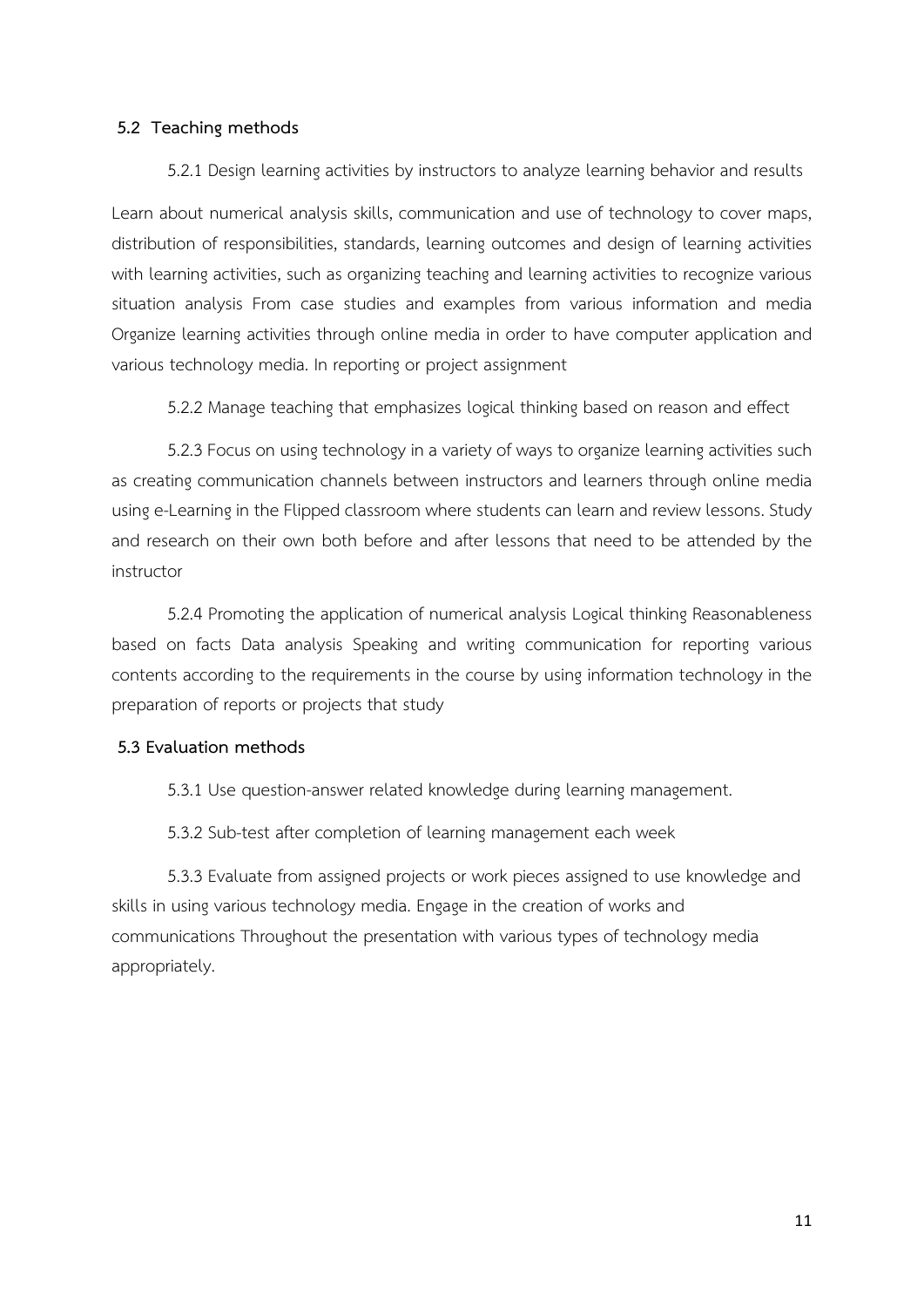| Section 5 Teaching and Evaluation Plans |
|-----------------------------------------|
|                                         |

# **1. Teaching plan**

| Week         | <b>Topic</b>                                                 | Hour | Teaching & Learning<br>Activities, Instructional Media<br>(if any) | Instructor   |
|--------------|--------------------------------------------------------------|------|--------------------------------------------------------------------|--------------|
| $\mathbf{1}$ | Course introduction and                                      | 4    | Teaching & Learning                                                | Chanapa      |
|              | Overview                                                     |      | <b>Activities</b>                                                  | Nicrothanont |
|              | 1. Course syllabus overview,                                 |      | 1. Indicate the course syllabus                                    |              |
|              | objectives, method,                                          |      | overview, objectives, method,                                      |              |
|              | evaluation, and assessment.                                  |      | evaluation, and assessment.                                        |              |
|              | 2. Course policy and quality                                 |      | 2. Indicate the course policy                                      |              |
|              | assurance system for teaching                                |      | and quality assurance system                                       |              |
|              | and learning.                                                |      | for teaching and learning.                                         |              |
|              | Unit 1: Myself and Those                                     |      |                                                                    |              |
|              | Near Me                                                      |      | 1. Warm-up vocabulary game                                         |              |
|              | 1.1 My Routines and                                          |      | 2. Controlled practice                                             |              |
|              | Schedules                                                    |      | 3. Practice word pronunciation                                     |              |
|              | A: Vocabulary related to;                                    |      | 4. Free practice                                                   |              |
|              | - daily activities,                                          |      | 5. Reflective thinking activity;                                   |              |
|              | transportation, food, drinks,                                |      | Interviewing your partners                                         |              |
|              | time, subjects, places                                       |      | about routines and schedule                                        |              |
|              | <b>B</b> : Grammar                                           |      | 6. Conclusion and evaluation                                       |              |
|              | - Present simple tense,                                      |      |                                                                    |              |
|              | interrogatives, negative forms,<br>verb to be, have to, must |      | Sources                                                            |              |
|              | C: Language use                                              |      | 1. Textbooks                                                       |              |
|              | 1) Talking about learner's                                   |      | 2. Documents and suggested                                         |              |
|              | routine activities and                                       |      | websites.                                                          |              |
|              | schedules 2 Adverbs of                                       |      | 3. PowerPoint                                                      |              |
|              | Frequency:                                                   |      | 4. Online lecturing                                                |              |
|              | always, often, sometimes                                     |      | 5. WBSC                                                            |              |
|              | 3) Telling time: am/pm/ or 24                                |      | 6. Microsoft Team                                                  |              |
|              | hours clock                                                  |      | 7. Zoom, Line                                                      |              |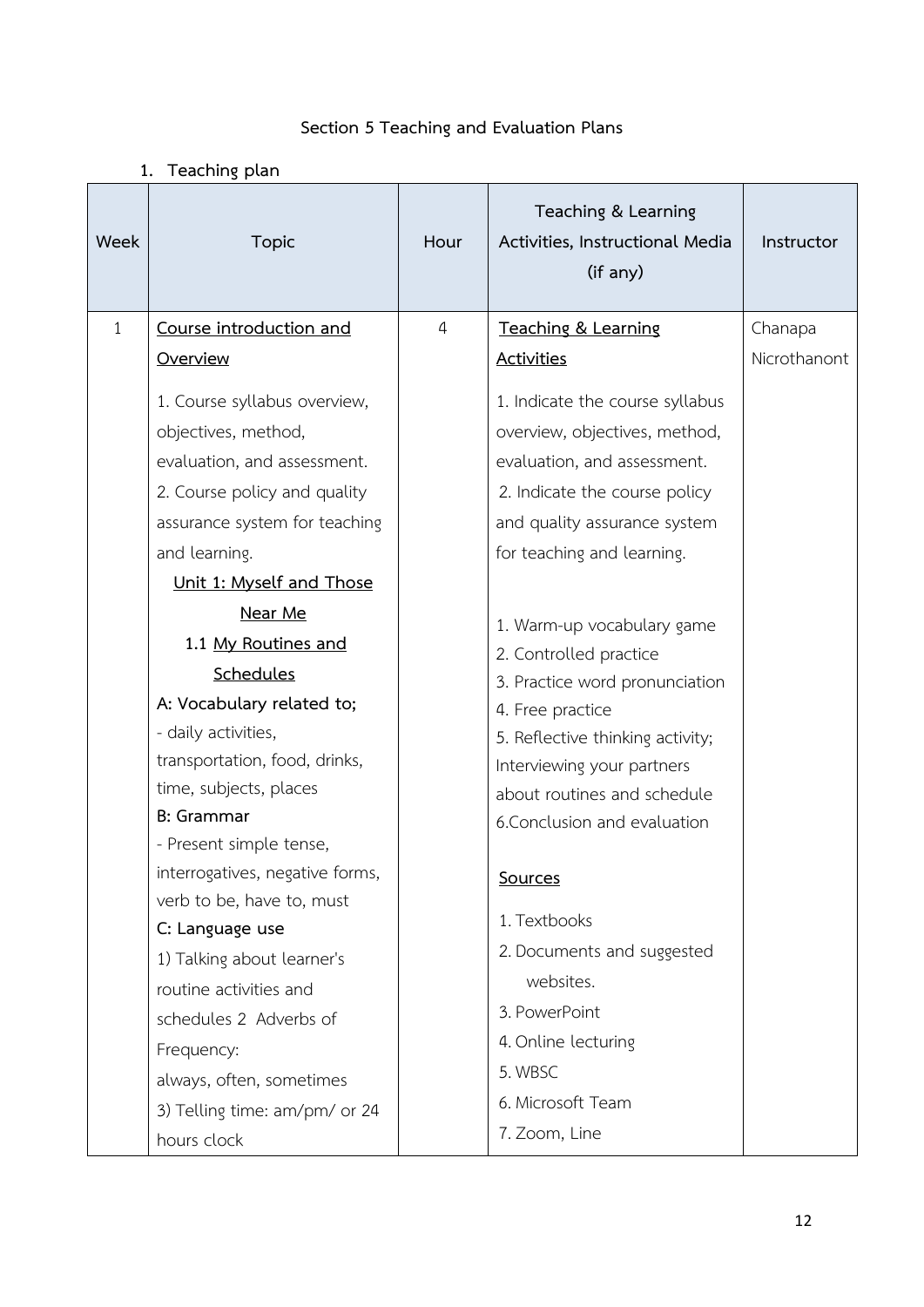| Week | <b>Topic</b>                                                                                                                                                                                                                                                                                                                        | Hour           | Teaching & Learning<br>Activities, Instructional Media<br>(if any)                                                                                                                                                                                                                                       | Instructor              |
|------|-------------------------------------------------------------------------------------------------------------------------------------------------------------------------------------------------------------------------------------------------------------------------------------------------------------------------------------|----------------|----------------------------------------------------------------------------------------------------------------------------------------------------------------------------------------------------------------------------------------------------------------------------------------------------------|-------------------------|
| 2    | 1.2 My Home and Family<br>A: Vocabulary related to;<br>Family members, and jobs,<br>types of housing, kinship<br>terms, occupations<br>B: Gramma<br>1) Present simple tense<br>Question forms: Yes-no<br>2)<br>responses<br>C: Language use<br>Talking about learner's<br>1)<br>home<br>Talking about living in<br>2)<br>the family | $\overline{4}$ | Teaching & Learning<br><b>Activities</b><br>1. Warm-up: Find<br>someone who<br>2. Pair work Controlled<br>practice, Class survey<br>activity<br>Practice word<br>3.<br>pronunciation<br>4. Reflective thinking<br>activity: Make a small<br>talk discussion or asking<br>questions about one's<br>family | Chanapa<br>Nicrothanont |
|      |                                                                                                                                                                                                                                                                                                                                     |                | Sources<br>Textbooks<br>1.<br>Documents and<br>2.<br>suggested websites.<br>PowerPoint<br>3.<br>4. Online lecturing<br>5. WBSC<br>Microsoft Team Zoom,<br>6.<br>Line                                                                                                                                     |                         |
| 3    | 1.2 My Free Time<br>A: Vocabulary related to<br>hobbies, music and movie<br>genres<br>B: Grammar                                                                                                                                                                                                                                    | $\overline{4}$ | Teaching & Learning<br><b>Activities</b><br>1. Warm-up: Vocabulary;<br>matching game<br>2. Practice word pronunciation<br>3. Controlled practice                                                                                                                                                         | Chanapa<br>Nicrothanont |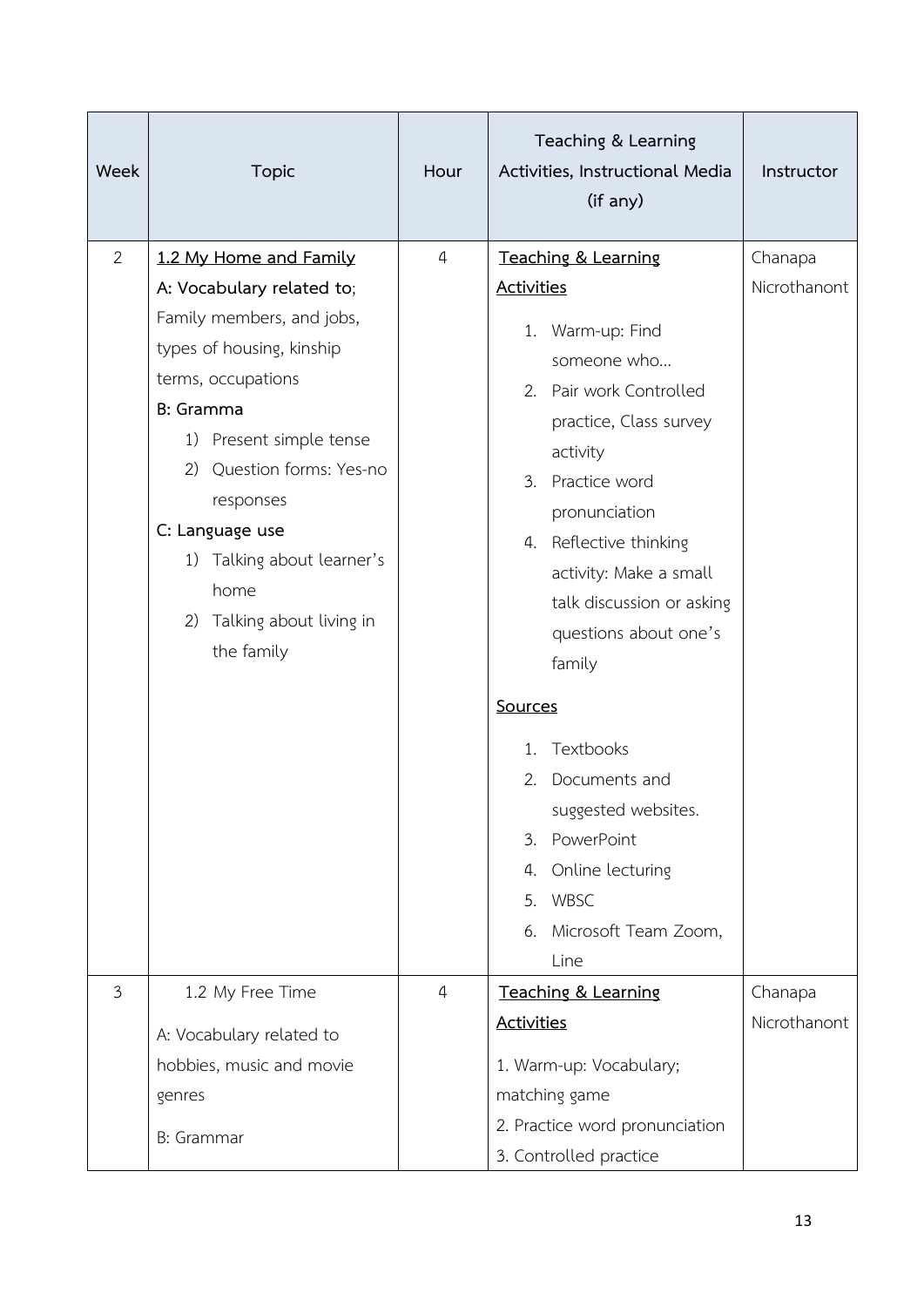| Week           | <b>Topic</b>                                                                                                                                                                                                         | Hour           | Teaching & Learning<br>Activities, Instructional Media<br>(if any)                                                                                                                                                                                                                                                                                                                                                                                                                                                                                         | Instructor              |
|----------------|----------------------------------------------------------------------------------------------------------------------------------------------------------------------------------------------------------------------|----------------|------------------------------------------------------------------------------------------------------------------------------------------------------------------------------------------------------------------------------------------------------------------------------------------------------------------------------------------------------------------------------------------------------------------------------------------------------------------------------------------------------------------------------------------------------------|-------------------------|
|                | Present simple tense<br>1)<br>Likes and dislikes<br>2)<br>3)<br>Wh-questions<br>Because/ Because of<br>4)<br>C: Language use<br>Talking about personal<br>1)<br>preferences and<br>opinions<br>Giving a reason<br>2) |                | 4. Group survey<br>- Read an article and discuss<br>the article in groups<br>- Collecting opinions<br>- Group members taking turns<br>giving feedback to the class<br>(Some of us think , the<br>majority of us think,.)<br>5. Reflective thinking activity; -<br>Think and talk about "Nuclear<br>VS Extended family"<br>"Constructive Leisure time"<br>6. Conclusion and evaluation<br>Sources<br>1. Textbooks<br>2. Documents and<br>suggested websites.<br>PowerPoint<br>3.<br>4. Online lecturing<br>5. WBSC<br>Microsoft Team<br>6.<br>7. Zoom, Line |                         |
| $\overline{4}$ | 2.1 My Places in University<br>A: Vocabulary related to;<br>building, features, facilities<br><b>B:</b> Grammar<br>1) Present simple tense<br>2) Prepositions of place<br>3 Active and passive voice                 | $\overline{4}$ | Teaching & Learning<br><b>Activities</b><br>2. Warm-up: Matching pictures<br>with prepositions (team game)<br>Cloze practice: listening gap<br>filling<br>2. Practice word pronunciation                                                                                                                                                                                                                                                                                                                                                                   | Chanapa<br>Nicrothanont |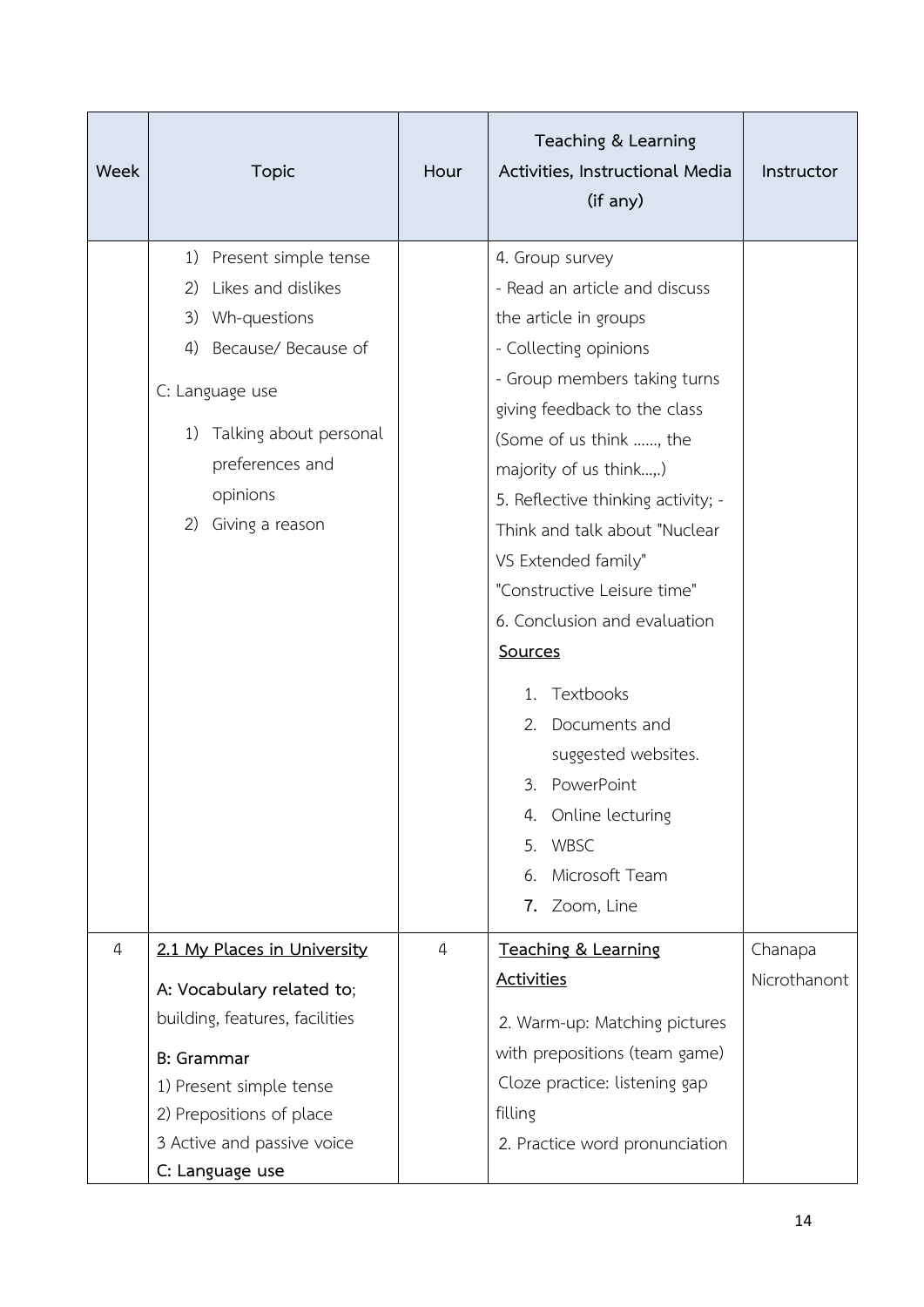| Week | <b>Topic</b>                                                                                                                        | Hour           | Teaching & Learning<br>Activities, Instructional Media<br>(if any)                                                                                                                                                                                                                                                                                                                                                                                                                                                           | Instructor              |
|------|-------------------------------------------------------------------------------------------------------------------------------------|----------------|------------------------------------------------------------------------------------------------------------------------------------------------------------------------------------------------------------------------------------------------------------------------------------------------------------------------------------------------------------------------------------------------------------------------------------------------------------------------------------------------------------------------------|-------------------------|
|      | 1) Talking about locations<br>2) Describing a building                                                                              |                | 3. Free practice: Guessing game<br>- Describing places in the<br>university and guessing the<br>name of the buildings. (Mill<br>drill) e.g. "1'm in the building<br>opposite Dusit Poll. Where am<br>$ ?$ "<br>4. Reflective thinking activity;<br>Make a discussion on "What<br>should be improved in our<br>university?"<br>5. Conclusion and evaluation<br>Sources<br>1. Textbooks<br>2. Documents and<br>suggested websites.<br>3. PowerPoint<br>4. Online lecturing<br>5. WBSC<br>Microsoft Team<br>6.<br>7. Zoom, Line |                         |
| 5    | 7.2 Asking the Ways in<br>the University<br>A: Vocabulary related to;<br>maps, features, direction<br>phrases<br><b>B</b> : Grammar | $\overline{4}$ | Teaching & Learning<br><b>Activities</b><br>1. Warm-up: Matching words<br>with pictures<br>2. Practice word pronunciation<br>3. Controlled practice for giving                                                                                                                                                                                                                                                                                                                                                               | Chanapa<br>Nicrothanont |
|      | Present simple tense<br>1)<br>Prepositions<br>2)                                                                                    |                | directions                                                                                                                                                                                                                                                                                                                                                                                                                                                                                                                   |                         |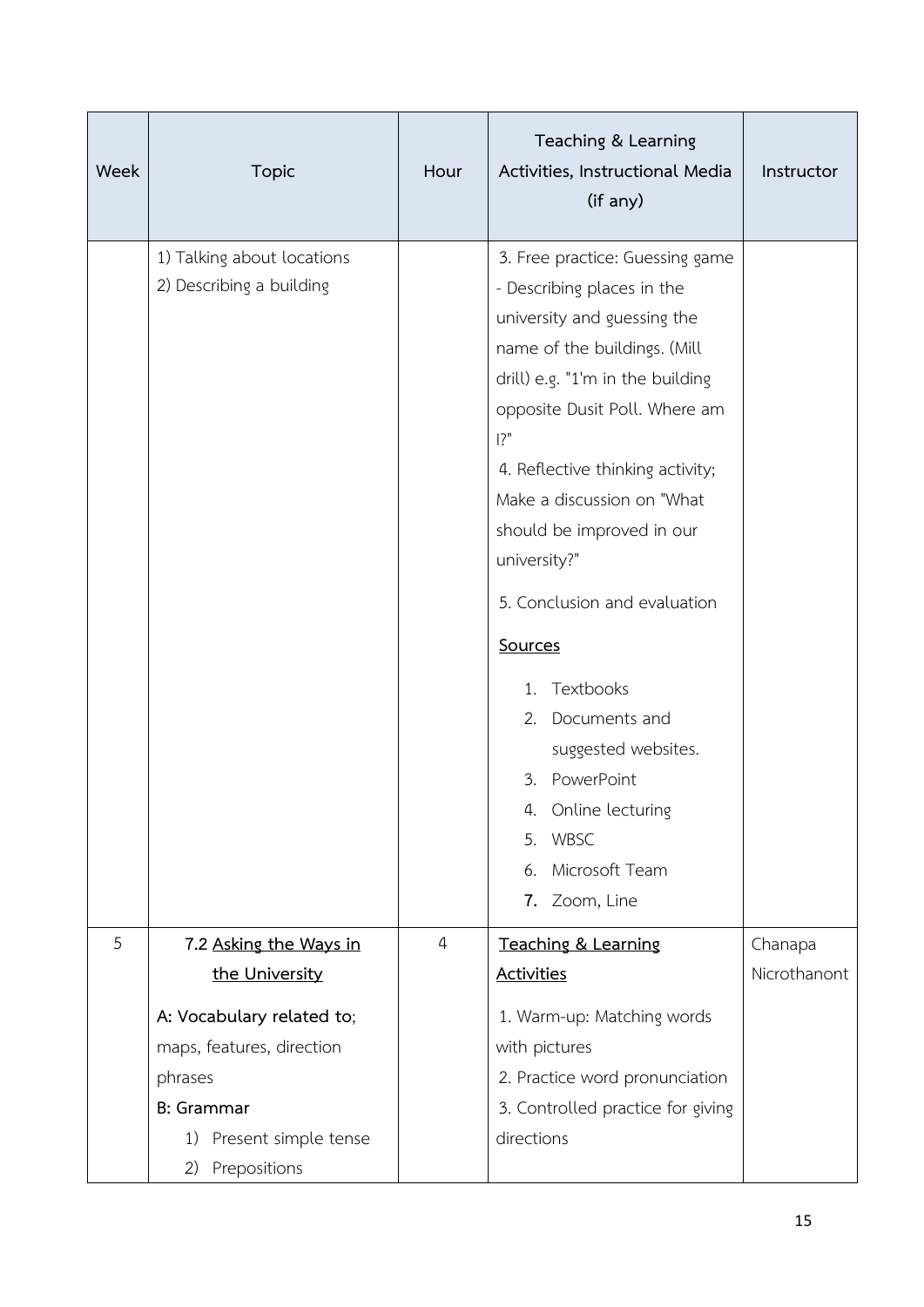| Week | <b>Topic</b>                                                                                                                                                                    | Hour           | Teaching & Learning<br>Activities, Instructional Media<br>(if any)                                                                                                                                                                                                                                                                                                                                                                                                                                         | Instructor              |
|------|---------------------------------------------------------------------------------------------------------------------------------------------------------------------------------|----------------|------------------------------------------------------------------------------------------------------------------------------------------------------------------------------------------------------------------------------------------------------------------------------------------------------------------------------------------------------------------------------------------------------------------------------------------------------------------------------------------------------------|-------------------------|
|      | C: Language use<br>1) Giving directions                                                                                                                                         |                | 4. Semi-controlled practice:<br>information gap map filling<br>5. Free practice: "Where am I<br>going?" (Drawing names of<br>places and giving directions<br>and letting others guess the<br>name of places)<br>6. Reflective thinking activity:<br>Make a small talk about ways<br>to Learner's house.<br>7. Conclusion and evaluation<br><b>Sources</b><br>1. Textbooks<br>2. Documents and<br>suggested websites.<br>3. PowerPoint<br>4. Online lecturing<br>5. WBSC<br>6. Microsoft Team<br>Zoom, Line |                         |
| 6    | 1.3 Activities in the<br>University<br>A: Vocabulary related to;<br>Students activities<br><b>B:</b> Grammar<br>1) Conjunction phrases<br>C: Language use<br>1) Giving opinions | $\overline{4}$ | Teaching & Learning<br><b>Activities</b><br>1. Warm-up: Match the<br>activities<br>with pictures<br>2. Practice word pronunciation<br>3. Controlled practice: models<br>for giving opinions<br>4. Semi-controlled practice:<br>opinions of own activities                                                                                                                                                                                                                                                  | Chanapa<br>Nicrothanont |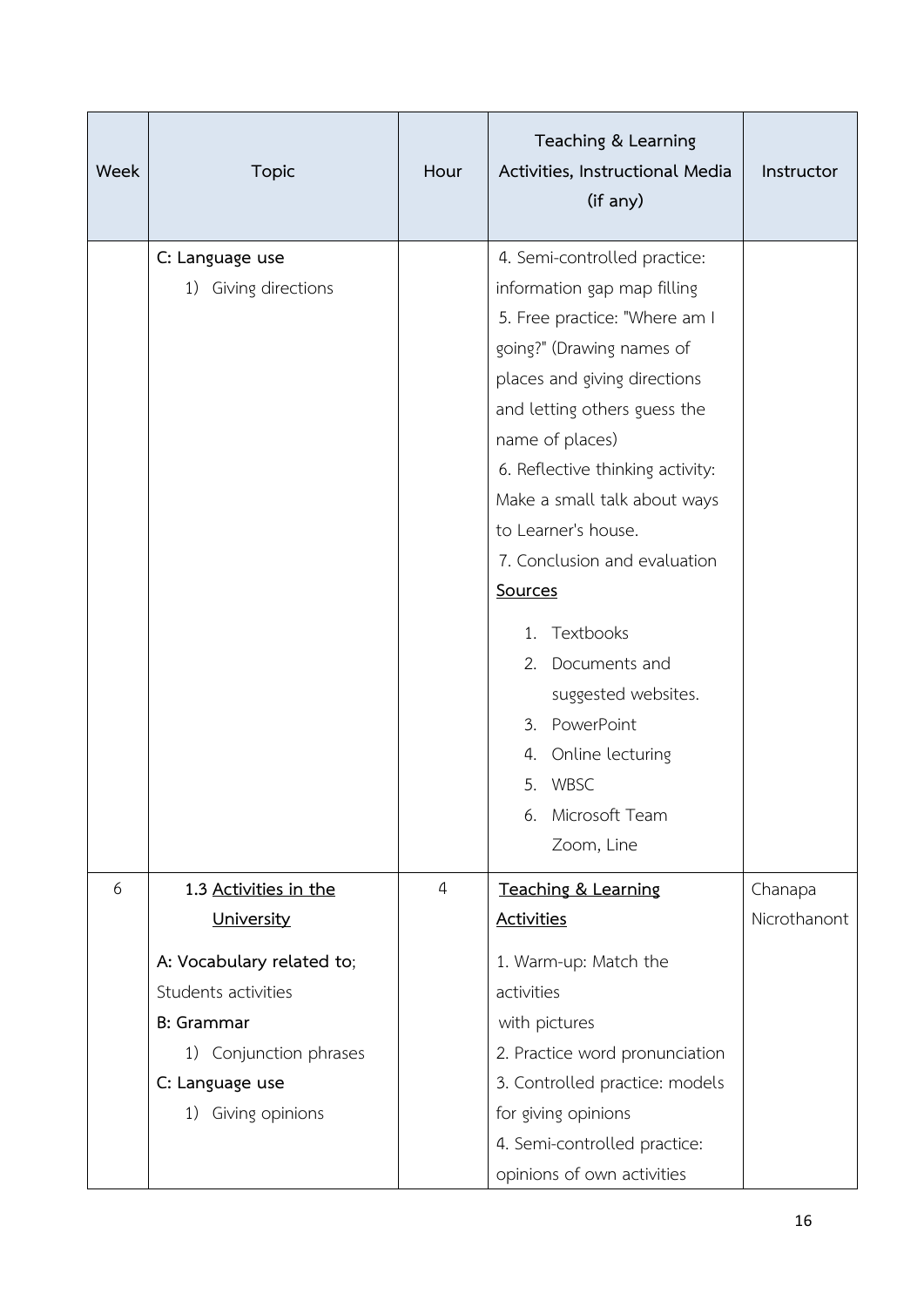| Week           | <b>Topic</b>                                                                                                                                                                           | Hour           | Teaching & Learning<br>Activities, Instructional Media<br>(if any)                                                                                                                                                                                                                                                                                                                                                                                                                                                                                | Instructor              |
|----------------|----------------------------------------------------------------------------------------------------------------------------------------------------------------------------------------|----------------|---------------------------------------------------------------------------------------------------------------------------------------------------------------------------------------------------------------------------------------------------------------------------------------------------------------------------------------------------------------------------------------------------------------------------------------------------------------------------------------------------------------------------------------------------|-------------------------|
|                |                                                                                                                                                                                        |                | 5. Free practice:<br>- Read an article and discuss<br>the article in groups<br>- Collecting opinions<br>- Group members taking tums<br>giving feedback to the class<br>(Some of us think  the<br>majority of us think)<br>6. Reflective thinking activity:<br>Think and talk on "The pros<br>and cons of extra-curricular<br>activities".<br>7. Conclusion and evaluation<br>Sources<br>Textbooks<br>1.<br>2. Documents and<br>suggested websites.<br>3.<br>PowerPoint<br>Online lecturing<br>4.<br>5. WBSC<br>6. Microsoft Team<br>7. Zoom, Line |                         |
| $\overline{7}$ | Unit 3 Living in Bangkok<br>3.1 Getting Around A:<br>Vocabulary related to;<br>Transportation, attractions<br><b>B: Grammar</b><br>1) Present simple tense<br>2) Conditional sentences | $\overline{4}$ | Teaching & Learning<br><b>Activities</b><br>1. Warm-up: matching<br>transportation pictures with<br>words<br>2. Practice word pronunciation                                                                                                                                                                                                                                                                                                                                                                                                       | Chanapa<br>Nicrothanont |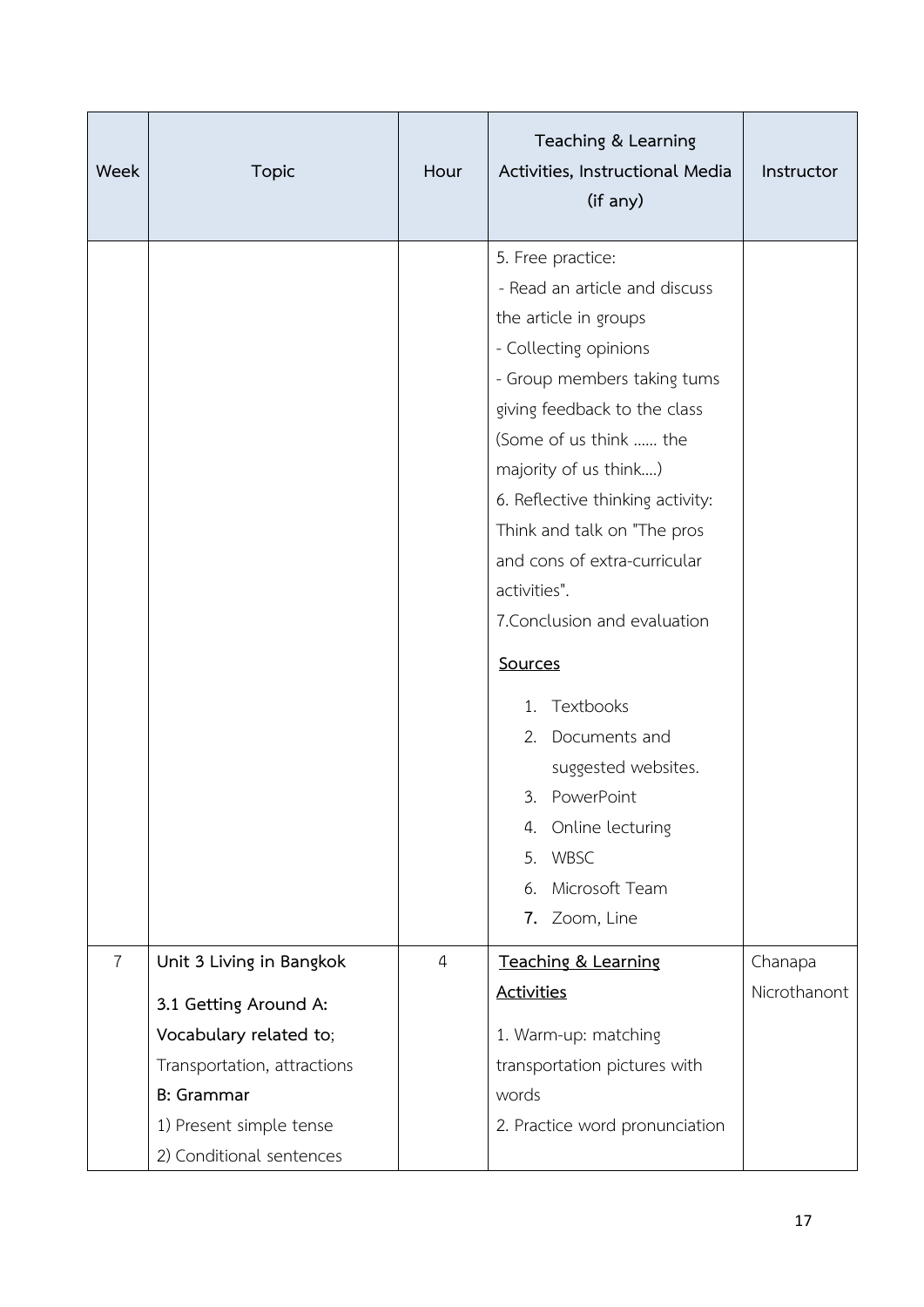| Week | <b>Topic</b>                                                                                                                                                                                                                            | Hour           | Teaching & Learning<br>Activities, Instructional Media<br>(if any)                                                                                                                                                                                                                                                                                                                                                                                                     | Instructor              |
|------|-----------------------------------------------------------------------------------------------------------------------------------------------------------------------------------------------------------------------------------------|----------------|------------------------------------------------------------------------------------------------------------------------------------------------------------------------------------------------------------------------------------------------------------------------------------------------------------------------------------------------------------------------------------------------------------------------------------------------------------------------|-------------------------|
|      | 3) Imperatives<br>4) Modal auxiliaries<br>C: Language use<br>1) Giving instructions for<br>buying a BTS ticket<br>2) Giving advice<br>3) Recommending places to go                                                                      |                | 3. Controlled practice: listening<br>gap filling and practice<br>4. Semi-controlled practice:<br>pair Work-conversation<br>5. Free practice:<br>Recommending a route to<br>somewhere in Bangkok<br>6. Reflective thinking activity:<br>Discuss on traffic in Bangkok<br>7. Conclusion and evaluation<br>Sources<br>1. Textbooks<br>2. Documents and<br>suggested websites.<br>3. PowerPoint<br>4. Online lecturing<br>5. WBSC<br>Microsoft Team<br>6.<br>7. Zoom, Line |                         |
| 8    | 3.2 Eating out<br>A: Vocabulary related to;<br>Food, tastes, ingredients<br><b>B:</b> Grammar<br>1) Present simple tense<br>2) Present continuous tense<br>3) Comparatives and<br>superlatives<br>4) Modal auxiliary<br>C: Language use | $\overline{4}$ | Teaching & Learning<br><b>Activities</b><br>1. Warm-up: Line-up game e.g.<br>tallest to shortest, oldest to<br>youngest<br>2. Practice word pronunciation<br>3. Controlled practice: listening<br>with gap filling<br>4. Semi-controlled practice:<br>pair Work e.g. comparing the<br>descriptions of two restaurants                                                                                                                                                  | Chanapa<br>Nicrothanont |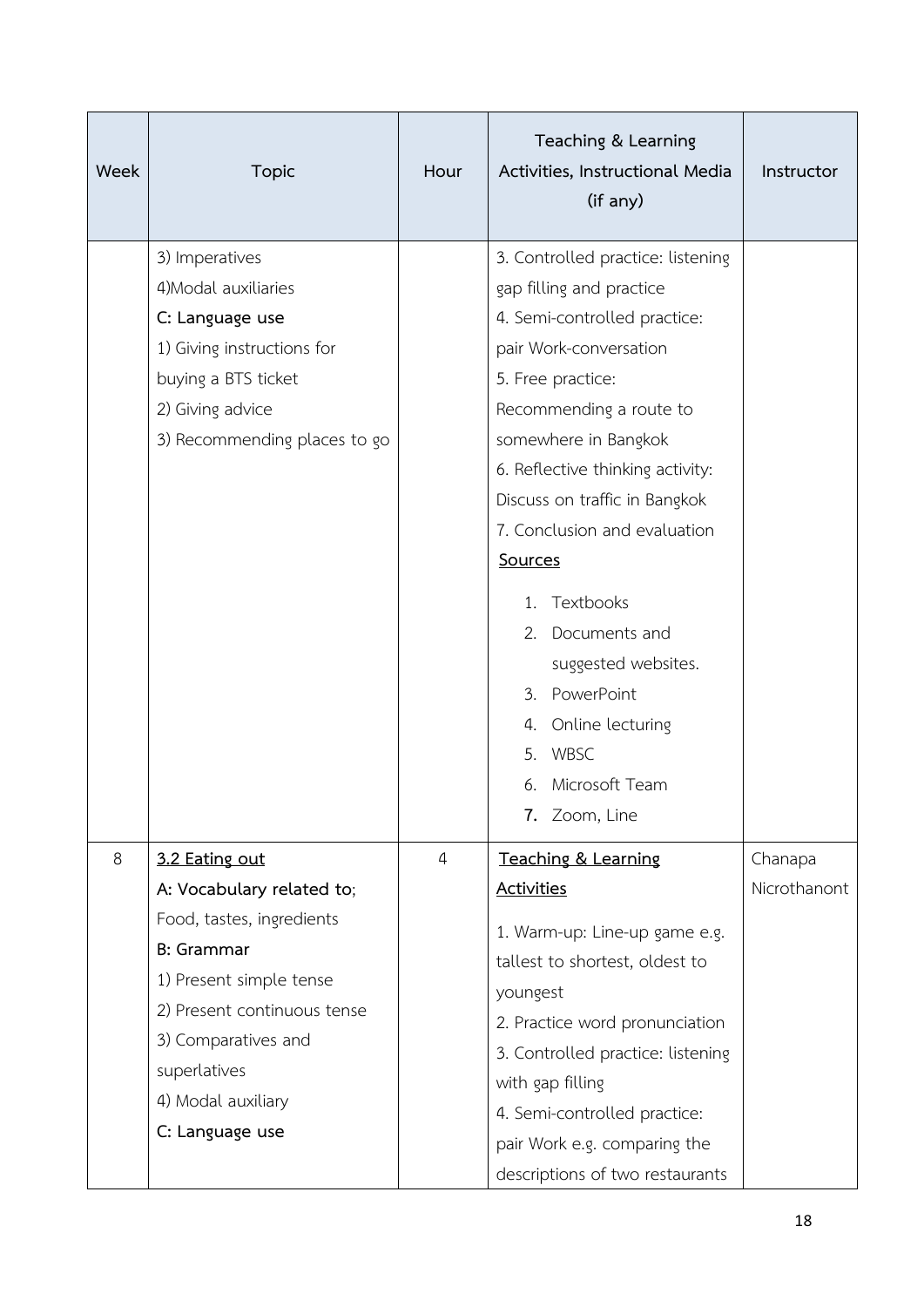| Week | <b>Topic</b>                                                                                                                                                                                                                                                                                           | Hour | Teaching & Learning<br>Activities, Instructional Media<br>(if any)                                                                                                                                                                                                                                                                                                                            | Instructor              |
|------|--------------------------------------------------------------------------------------------------------------------------------------------------------------------------------------------------------------------------------------------------------------------------------------------------------|------|-----------------------------------------------------------------------------------------------------------------------------------------------------------------------------------------------------------------------------------------------------------------------------------------------------------------------------------------------------------------------------------------------|-------------------------|
|      | 1) Giving advice for<br>somewhere to eat<br>2) Talking a plan<br>3) Making an appointment<br>4) Giving suggestions                                                                                                                                                                                     |      | and practice recommending<br>each one using the expressions<br>learned.<br>5. Reflective thinking activity<br>recommending a restaurant to<br>eat out at. (or recommending a<br>dish)<br>6. Conclusion and evaluation<br>Sources<br>Textbooks<br>1.<br>Documents and<br>2.<br>suggested websites.<br>3. PowerPoint<br>4. Online lecturing<br>5. WBSC<br>Microsoft Team<br>6.<br>7. Zoom, Line |                         |
| 9    | 3.3 Shopping<br>A: Vocabulary related to;<br>Clothes and accessories,<br>adjectives for describing a<br>dress<br><b>B</b> : Grammar<br>1) Past simple tense<br>2)Present simple tense<br>3) Present perfect tense<br>C: Language use<br>1) Recommending shops<br>2) Talking about clothes and fashions | 4    | <b>Teaching &amp; Learning Activities</b><br>1. Warm-up: Line-up game -<br>Vocabulary jumble<br>2. Practice word pronunciation<br>3. Controlled practice: Listening<br>with gap filling<br>4. Semi-controlled practice:<br>Before this class, ask students<br>to bring their own clothing<br>items to the class so that they<br>can talk about them.<br>5. Free practice:                     | Chanapa<br>Nicrothanont |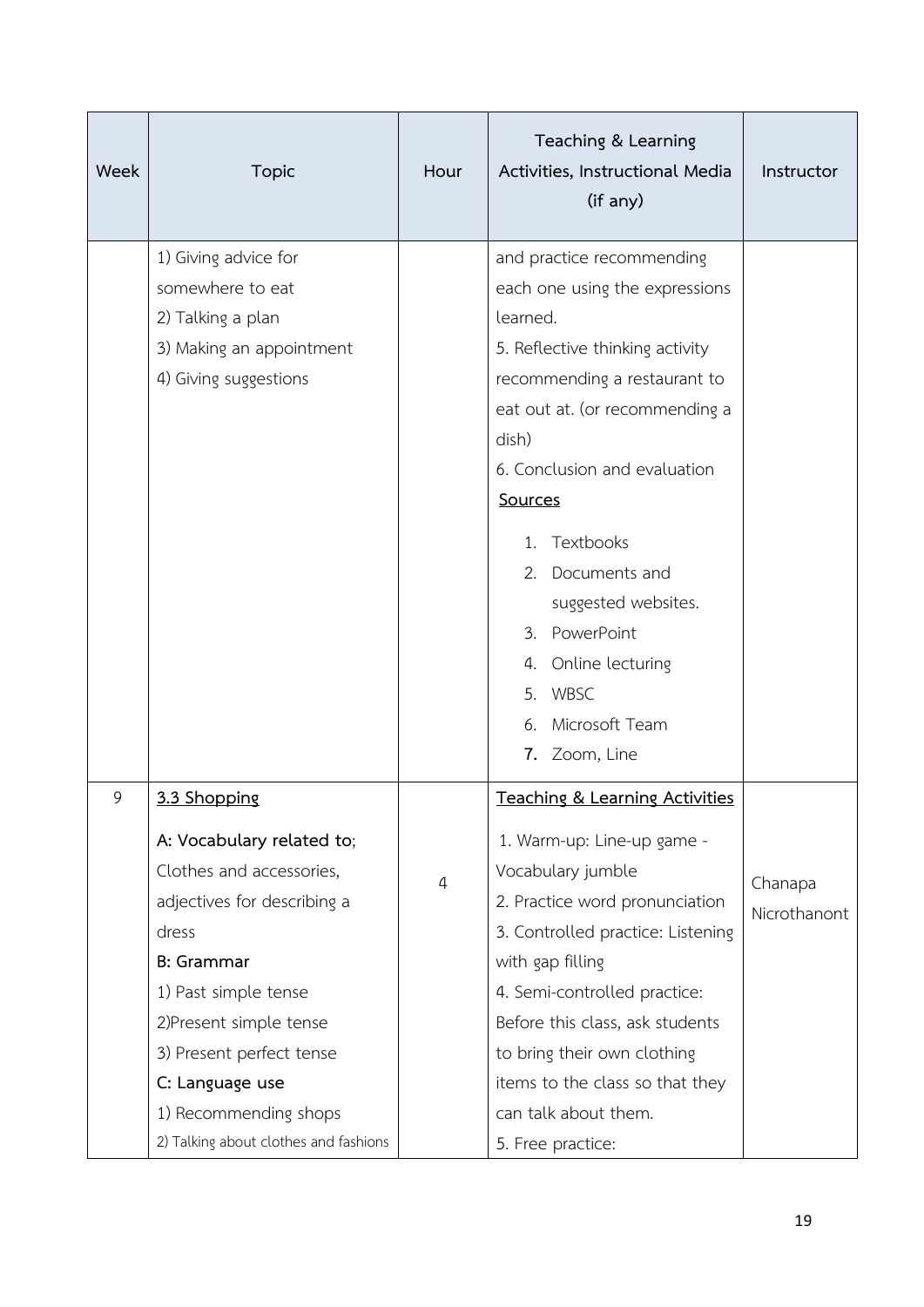| Week | <b>Topic</b>                                                                                                                                                                                                                                      | Hour | Teaching & Learning<br>Activities, Instructional Media<br>(if any)                                                                                                                                                                                                                                                                                                                                                                                                                        | Instructor              |
|------|---------------------------------------------------------------------------------------------------------------------------------------------------------------------------------------------------------------------------------------------------|------|-------------------------------------------------------------------------------------------------------------------------------------------------------------------------------------------------------------------------------------------------------------------------------------------------------------------------------------------------------------------------------------------------------------------------------------------------------------------------------------------|-------------------------|
|      |                                                                                                                                                                                                                                                   |      | - Read an article and discuss<br>the article in groups<br>- Collecting opinions<br>- Group members taking turns<br>giving feedback to the class<br>(Some of us think, the<br>majority of us think)<br>6. Reflective thinking activity:<br>Think and talk "Online<br>shopping"<br>7. Conclusion and evaluation<br>Sources<br>1. Textbooks<br>2. Documents and<br>suggested websites.<br>3. PowerPoint<br>4. Online lecturing<br><b>WBSC</b><br>5.<br>Microsoft Team<br>6.<br>7. Zoom, Line |                         |
| 10   | Unit 4 The World around me<br>4.1 Technology<br>A: Vocabulary related to; IT<br>and internet relevant<br><b>B:</b> Grammar<br>1) Future simple tense<br>2) Conditional sentences<br>C: Language use<br>1) Making predictions about<br>technology. | 4    | Teaching & Learning<br><b>Activities</b><br>1. Warm-up: Match the pictures<br>of technological devices and<br>appliances with the correct<br>vocabulary from the box<br>2. Practice word pronunciation<br>and complete the survey.                                                                                                                                                                                                                                                        | Chanapa<br>Nicrothanont |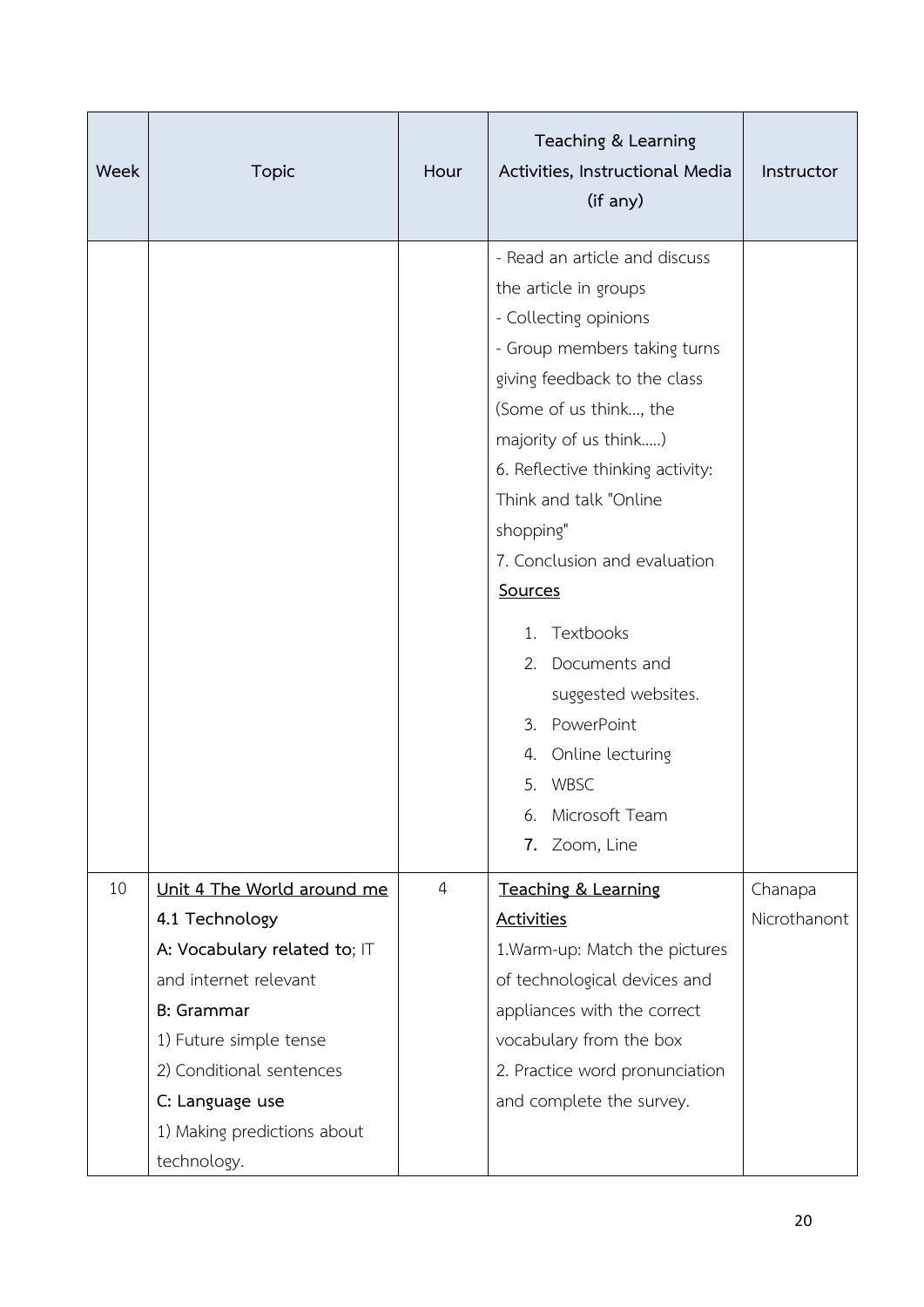| Week | <b>Topic</b>              | Hour | Teaching & Learning<br>Activities, Instructional Media<br>(if any) | Instructor |
|------|---------------------------|------|--------------------------------------------------------------------|------------|
|      | 2) Talking about the      |      | 3. Controlled practice: Listen to                                  |            |
|      | usefulness of technology  |      | the lecture about the use of                                       |            |
|      |                           |      | technologies in our daily life.                                    |            |
|      |                           |      | Fill in the gaps with the missing                                  |            |
|      |                           |      | words.                                                             |            |
|      |                           |      | 4. Semi-controlled practice:                                       |            |
|      |                           |      | discuss how we can use each                                        |            |
|      |                           |      | technological device to help in                                    |            |
|      |                           |      | our study. Then, share ideas                                       |            |
|      |                           |      | with the whole class.                                              |            |
|      |                           |      | 5. Reflective thinking activity:<br>Make predictions of what       |            |
|      |                           |      | future technology can do for                                       |            |
|      |                           |      | us. Then, share your ideas with                                    |            |
|      |                           |      | your classmates.                                                   |            |
|      |                           |      | 6. Conclusion and evaluation                                       |            |
|      |                           |      | Sources                                                            |            |
|      |                           |      | 1. Textbooks                                                       |            |
|      |                           |      | Documents and<br>2.                                                |            |
|      |                           |      | suggested websites.                                                |            |
|      |                           |      | 3. PowerPoint                                                      |            |
|      |                           |      | Online lecturing<br>4.                                             |            |
|      |                           |      | <b>WBSC</b><br>5.                                                  |            |
|      |                           |      | Microsoft Team<br>6.                                               |            |
|      |                           |      | Zoom, Line<br>7.                                                   |            |
|      | Term Presentation Project |      | <b>Term Presentation</b>                                           |            |
|      |                           |      | Teacher assigns the group                                          |            |
|      |                           |      | work for presentation. (See                                        |            |
|      |                           |      | appendix in textbook)                                              |            |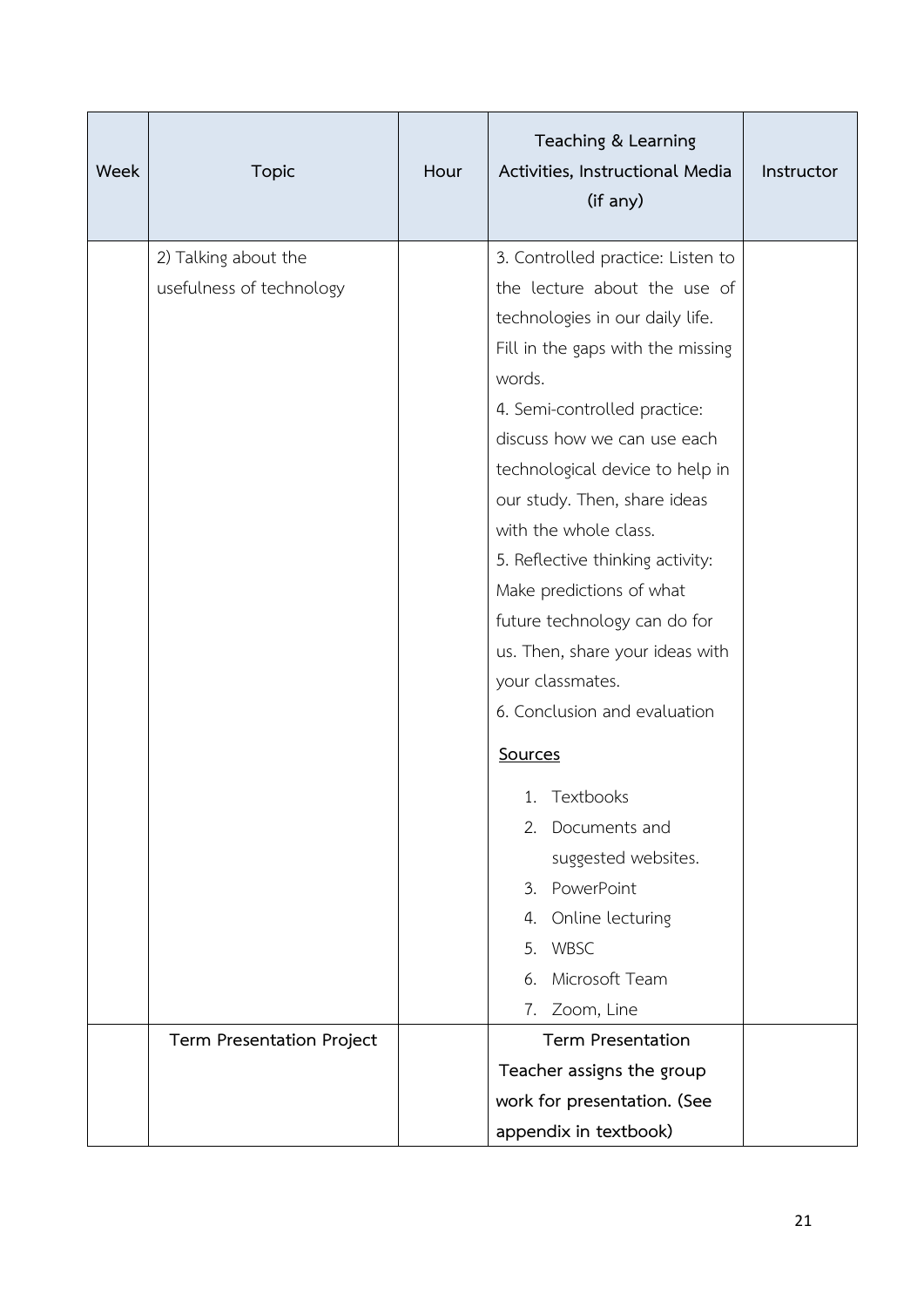| Week | <b>Topic</b>                  | Hour           | Teaching & Learning<br>Activities, Instructional Media<br>(if any) | Instructor   |
|------|-------------------------------|----------------|--------------------------------------------------------------------|--------------|
| 11   | 4.2 Entertainment             | $\overline{4}$ | Teaching & Learning                                                | Chanapa      |
|      | A: Vocabulary related to;     |                | <b>Activities</b>                                                  | Nicrothanont |
|      | Types of entertainment        |                | 1. Warm-up: Find the words                                         |              |
|      | <b>B</b> : Grammar            |                | related to different types of                                      |              |
|      | 1) ever and never             |                | entertainment and match them                                       |              |
|      | 2) already and yet            |                | with their definitions.                                            |              |
|      | C: Language use               |                | 2. Practice word pronunciation                                     |              |
|      | 1) Talking about their        |                | 3. Controlled practice: Listen to                                  |              |
|      | entertainment experiences     |                | people talking about their                                         |              |
|      | 2) Giving opinions and giving |                | entertainment experience and                                       |              |
|      | reasons to support their      |                | answer questions.                                                  |              |
|      | opinions                      |                | 4. Semi-controlled practice: Ask                                   |              |
|      |                               |                | your partner about his/her                                         |              |
|      |                               |                | entertainment experience.                                          |              |
|      |                               |                | 5. Free practice: Search the                                       |              |
|      |                               |                | Inter- net and write down other                                    |              |
|      |                               |                | types of entertainment NOT                                         |              |
|      |                               |                | mentioning in this lesson.                                         |              |
|      |                               |                | 6. Reflective thinking activity:                                   |              |
|      |                               |                | Listen to a conversation about                                     |              |
|      |                               |                | influences of movies and                                           |              |
|      |                               |                | discuss which side that you                                        |              |
|      |                               |                | agree more.                                                        |              |
|      |                               |                | 7. Conclusion and evaluation                                       |              |
|      |                               |                | <b>Sources</b>                                                     |              |
|      |                               |                | Textbooks<br>1.                                                    |              |
|      |                               |                | Documents and<br>2.                                                |              |
|      |                               |                | suggested websites.                                                |              |
|      |                               |                | 3. PowerPoint                                                      |              |
|      |                               |                | 4. Online lecturing                                                |              |
|      |                               |                | 5. WBSC                                                            |              |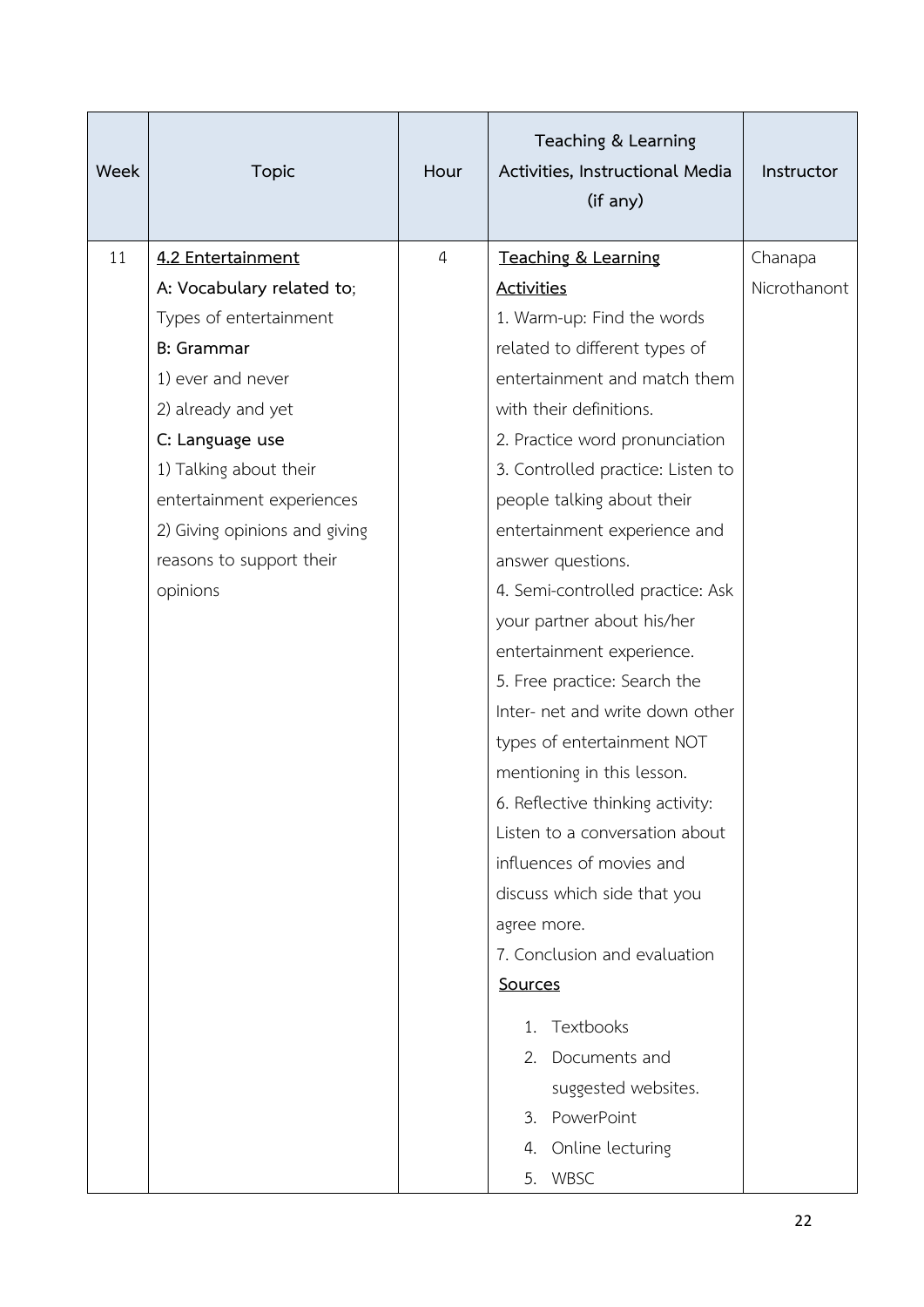| Week |                                          | <b>Topic</b>              | Hour                              | Teaching & Learning<br>Activities, Instructional Media<br>(if any) | Instructor   |
|------|------------------------------------------|---------------------------|-----------------------------------|--------------------------------------------------------------------|--------------|
|      |                                          |                           |                                   | Microsoft Team<br>6.                                               |              |
|      |                                          |                           |                                   | Zoom, Line<br>7.                                                   |              |
| 12   |                                          | 1.3 Traveling             | $\overline{4}$                    | Teaching & Learning                                                | Chanapa      |
|      |                                          | A: Vocabulary related to; |                                   | <b>Activities</b>                                                  | Nicrothanont |
|      |                                          | Airport announcements and |                                   | 1. Warm-up: Choose what they                                       |              |
|      | travel tips<br><b>B: Grammar</b>         |                           |                                   | need to do when traveling abroad.                                  |              |
|      |                                          |                           |                                   | 2. Unscramble words, study                                         |              |
|      | 1)                                       | Imperatives               |                                   | their meanings, and practice                                       |              |
|      | (2)                                      | Modal verbs               |                                   | word pronunciation                                                 |              |
|      | C: Language use                          |                           |                                   | 3. Controlled practice: Listen                                     |              |
|      |                                          | 1) Do's and don'ts for    |                                   | to six short conversations and                                     |              |
|      |                                          | traveling around the      |                                   | match them to the right                                            |              |
|      |                                          | world                     |                                   | heading e.g. checking-in,                                          |              |
|      | 2)<br>Listening to<br>announcement<br>3) |                           | security check, and               |                                                                    |              |
|      |                                          |                           |                                   | immigration and passport                                           |              |
|      |                                          | Making suggestions        |                                   | control. Then, practice in pairs.                                  |              |
|      |                                          |                           |                                   | 4. Controlled practice: Listen to                                  |              |
|      |                                          |                           | an announcement and fill in       |                                                                    |              |
|      |                                          |                           | the information board.            |                                                                    |              |
|      |                                          |                           | 5. Reflective thinking activity:  |                                                                    |              |
|      |                                          |                           | Listen to the tips for travelling |                                                                    |              |
|      |                                          |                           |                                   | abroad add other useful tips                                       |              |
|      |                                          |                           |                                   | for travelling abroad.                                             |              |
|      |                                          |                           |                                   | 6. Conclusion and evaluation                                       |              |
|      |                                          |                           |                                   | Sources                                                            |              |
|      |                                          |                           |                                   | Textbooks<br>1.                                                    |              |
|      |                                          |                           |                                   | Documents and<br>2.                                                |              |
|      |                                          |                           |                                   | suggested websites.                                                |              |
|      |                                          |                           |                                   | 3. PowerPoint                                                      |              |
|      |                                          |                           |                                   | 4. Online lecturing                                                |              |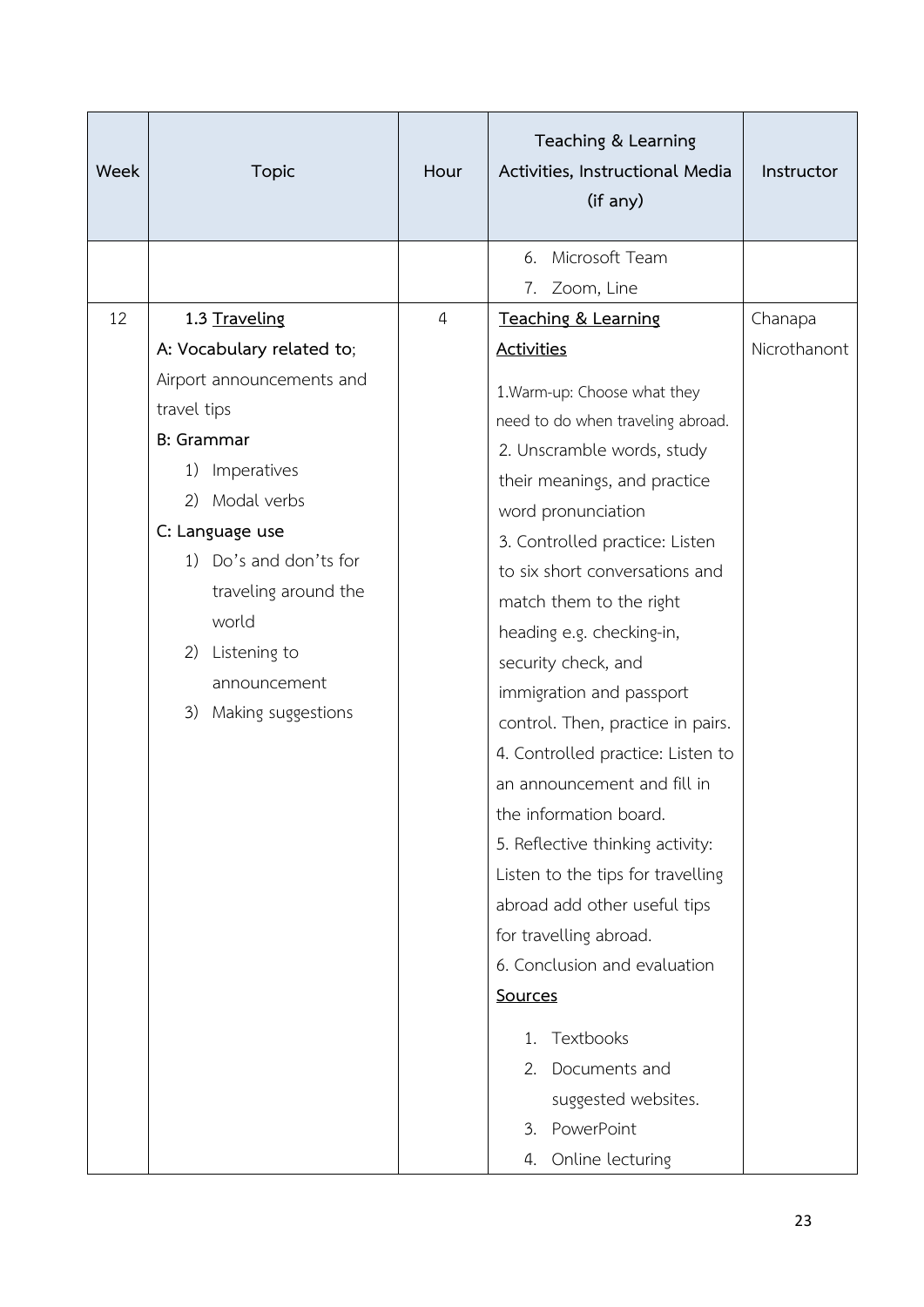| Week | <b>Topic</b>                                                                                                                                                                                                                                                                                                                                                                      | Hour           | Teaching & Learning<br>Activities, Instructional Media<br>(if any)                                                                                                                                                                                                                                                                                                                                                                                                                                                                                                                                                                                                                                                                           | Instructor              |
|------|-----------------------------------------------------------------------------------------------------------------------------------------------------------------------------------------------------------------------------------------------------------------------------------------------------------------------------------------------------------------------------------|----------------|----------------------------------------------------------------------------------------------------------------------------------------------------------------------------------------------------------------------------------------------------------------------------------------------------------------------------------------------------------------------------------------------------------------------------------------------------------------------------------------------------------------------------------------------------------------------------------------------------------------------------------------------------------------------------------------------------------------------------------------------|-------------------------|
|      |                                                                                                                                                                                                                                                                                                                                                                                   |                | 5. WBSC<br>Microsoft Team<br>6.<br>Zoom, Line<br>7.                                                                                                                                                                                                                                                                                                                                                                                                                                                                                                                                                                                                                                                                                          |                         |
| 13   | Unit 5 Presenting ideas<br>5.1 Brainstorming<br>A: Vocabulary related to;<br>Conjunctions, Sign post<br>phrases, Language for<br>explaining graphs, charts, and<br>tables<br><b>B</b> : Grammar<br>1) Present simple tense<br>2) Conditional sentences<br>3) Future simple tense<br>C: Language use<br>1) Introducing a topic<br>2) Staging a talk<br>3) Referring to visual aids | $\overline{4}$ | Teaching & Learning<br><b>Activities</b><br>1. Warm-up: Mind mapping<br>2. Practice word pronunciation<br>3. Controlled practice: Listen to<br>two talks and underline<br>different signpost features and<br>references to visual aids.<br>4. Semi-control practice: Give<br>the students a topic in class<br>and ask them to practice giving<br>a talk in pairs.<br>5. Reflective thinking activity;<br>- Group members taking turns<br>giving feedback to the class<br>(Some of us think, the<br>majority of us think,)<br>6. Conclusion and evaluation<br>Sources<br>Textbooks<br>$1_{-}$<br>Documents and<br>$2_{1}$<br>suggested websites.<br>PowerPoint<br>$3_{1}$<br>4. Online lecturing<br><b>WBSC</b><br>5.<br>Microsoft Team<br>6. | Chanapa<br>Nicrothanont |
|      |                                                                                                                                                                                                                                                                                                                                                                                   |                | 7. Zoom, Line                                                                                                                                                                                                                                                                                                                                                                                                                                                                                                                                                                                                                                                                                                                                |                         |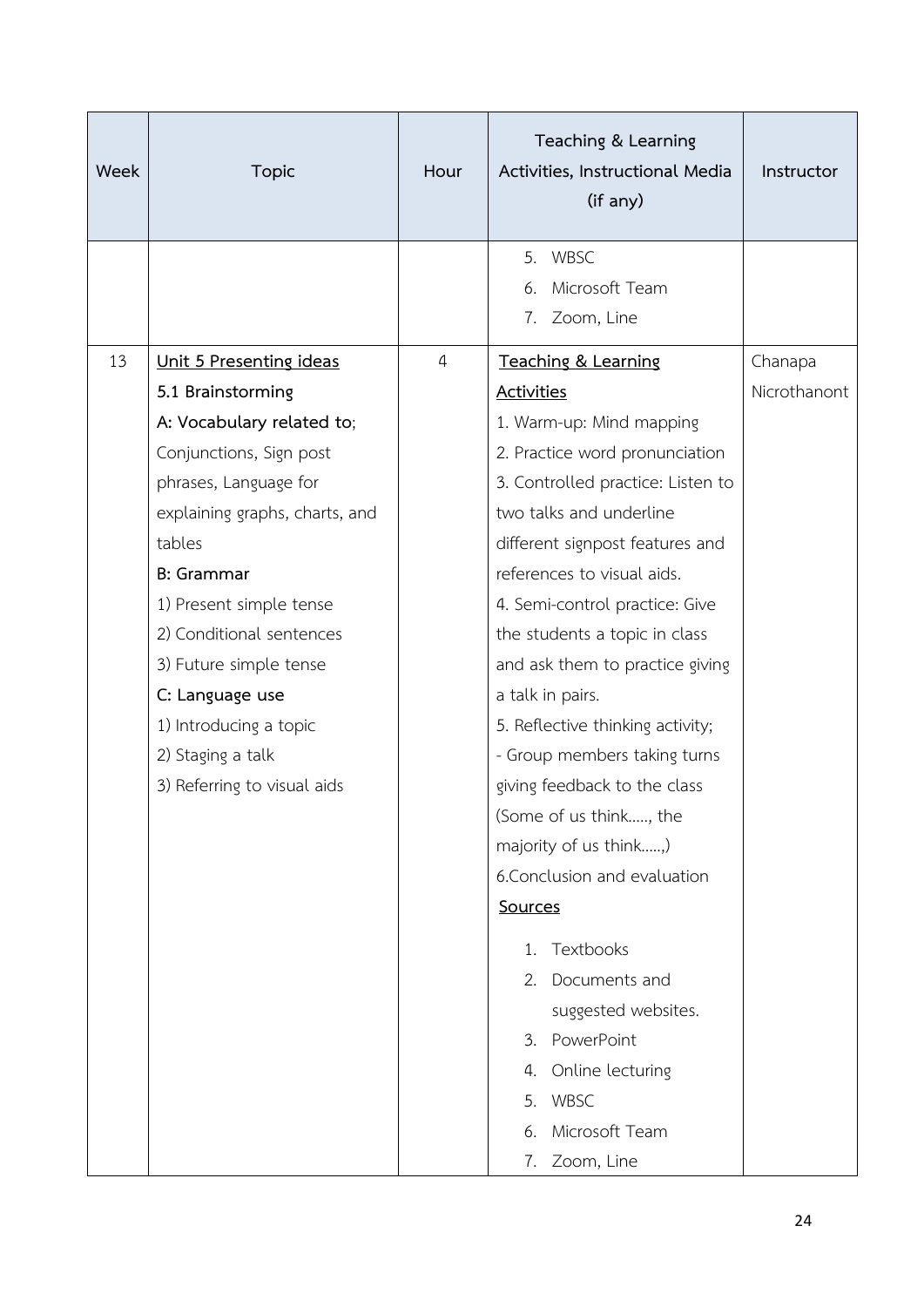| Week | <b>Topic</b>                                                                                                                                                                                                                                                                                                | Hour           | Teaching & Learning<br>Activities, Instructional Media<br>(if any)                                                                                                                                                                                                                                                                                                                             | Instructor              |
|------|-------------------------------------------------------------------------------------------------------------------------------------------------------------------------------------------------------------------------------------------------------------------------------------------------------------|----------------|------------------------------------------------------------------------------------------------------------------------------------------------------------------------------------------------------------------------------------------------------------------------------------------------------------------------------------------------------------------------------------------------|-------------------------|
| 14   | 5.2 O&A<br>A: Vocabulary related to;<br>Sign posting for ending a talk<br><b>B</b> : Grammar<br>1) Present simple tense<br>2) Present perfect and past<br>simple tenses for closing and<br>summing up<br>C: Language use<br>1) Responding to questions<br>2) Recalling information<br>3) Making conclusions | $\overline{4}$ | Teaching & Learning<br><b>Activities</b><br>1. Match questions with the<br>answers<br>2. Practice word pronunciation<br>3. Controlled practice: Listen to<br>the Q&A session of a talk and<br>fill in the gaps.<br>4. Controlled practice: Listen to<br>the conclusion of the<br>presentation and reorganize<br>the sentences.                                                                 | Chanapa<br>Nicrothanont |
|      |                                                                                                                                                                                                                                                                                                             |                | 5. Free Practice: Prepare group<br>presentations for the following class<br>6. Reflective thinking activity:<br>Group members taking turns<br>giving feedback to the class<br>(Some of us think,the<br>majority of us think<br>7. Conclusion and evaluation<br><b>Sources</b><br>Textbooks<br>1.<br>2. Documents and<br>suggested websites.<br>3. PowerPoint<br>4. Online lecturing<br>5. WBSC |                         |
|      |                                                                                                                                                                                                                                                                                                             |                | Microsoft Team<br>6.<br>7. Zoom, Line                                                                                                                                                                                                                                                                                                                                                          |                         |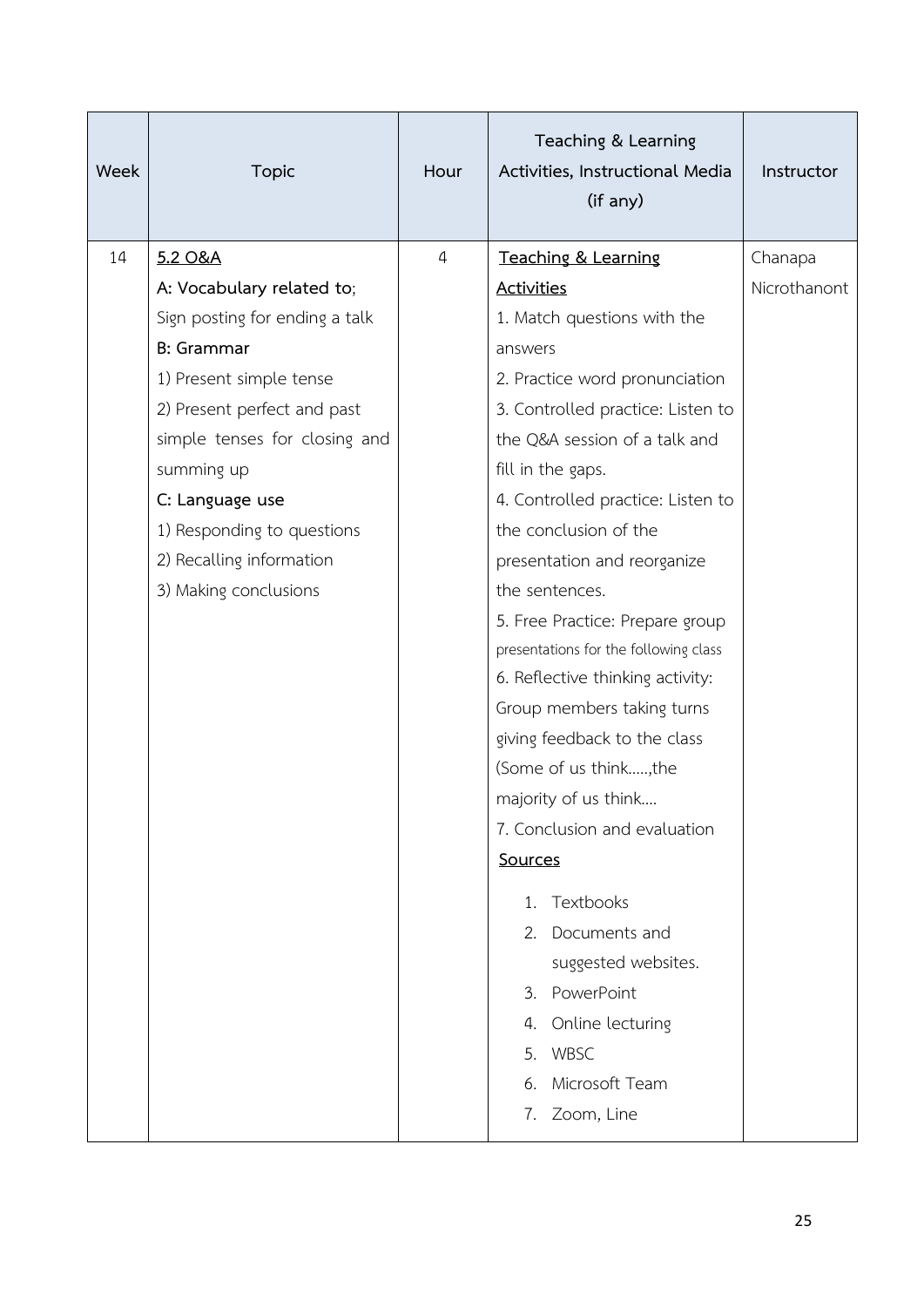| Week | <b>Topic</b>                      | Hour           | Teaching & Learning<br>Activities, Instructional Media<br>(if any) | Instructor   |
|------|-----------------------------------|----------------|--------------------------------------------------------------------|--------------|
| 15   | 5.3 Presentation                  | $\overline{4}$ | Teaching & Learning                                                | Chanapa      |
|      | 1) Group presentation             |                | <b>Activities</b>                                                  | Nicrothanont |
|      | 2) Q&A                            |                | Group presentations week                                           |              |
|      | 3) Giving feedback and evaluation |                | Sources                                                            |              |
|      |                                   |                | Textbooks<br>$1_{-}$                                               |              |
|      |                                   |                | 2. Documents and                                                   |              |
|      |                                   |                | suggested websites.                                                |              |
|      |                                   |                | 3. PowerPoint                                                      |              |
|      |                                   |                | 4. Online lecturing                                                |              |
|      |                                   |                | 5. WBSC                                                            |              |
|      |                                   |                | 6. Microsoft Team, Zoom,                                           |              |
|      |                                   |                | Line                                                               |              |

# **2. Evaluation plan**

| Activities                | Results | Methods               | Week     | Percentage |
|---------------------------|---------|-----------------------|----------|------------|
| 1.- Attendance            | 1.1.1   | Studying behavior     | $1 - 15$ | 10%        |
| - Participation           | 1.1.2   |                       |          |            |
|                           | 1.1.6   |                       |          |            |
|                           | 4.1.2   |                       |          |            |
| Oral test<br>2.           | 2.1.2   | Test during the class | $2 - 14$ | 20%        |
| 2.1 Dialogue              | 2.1.3   |                       |          |            |
| 2.2 Monologue             | 3.1.5   |                       |          |            |
|                           | 3.2.1   |                       |          |            |
| 3.<br>Self-study (English | 5.3.1   | Self-studying through | $2 - 15$ | 10%        |
| Discovery)                | 3.1.5   | English Discoveries   |          |            |
|                           | 3.2.1   | online (Program)      |          |            |
| Course book<br>4.         | 4.1.4   | Assess the work       | 15       | 10%        |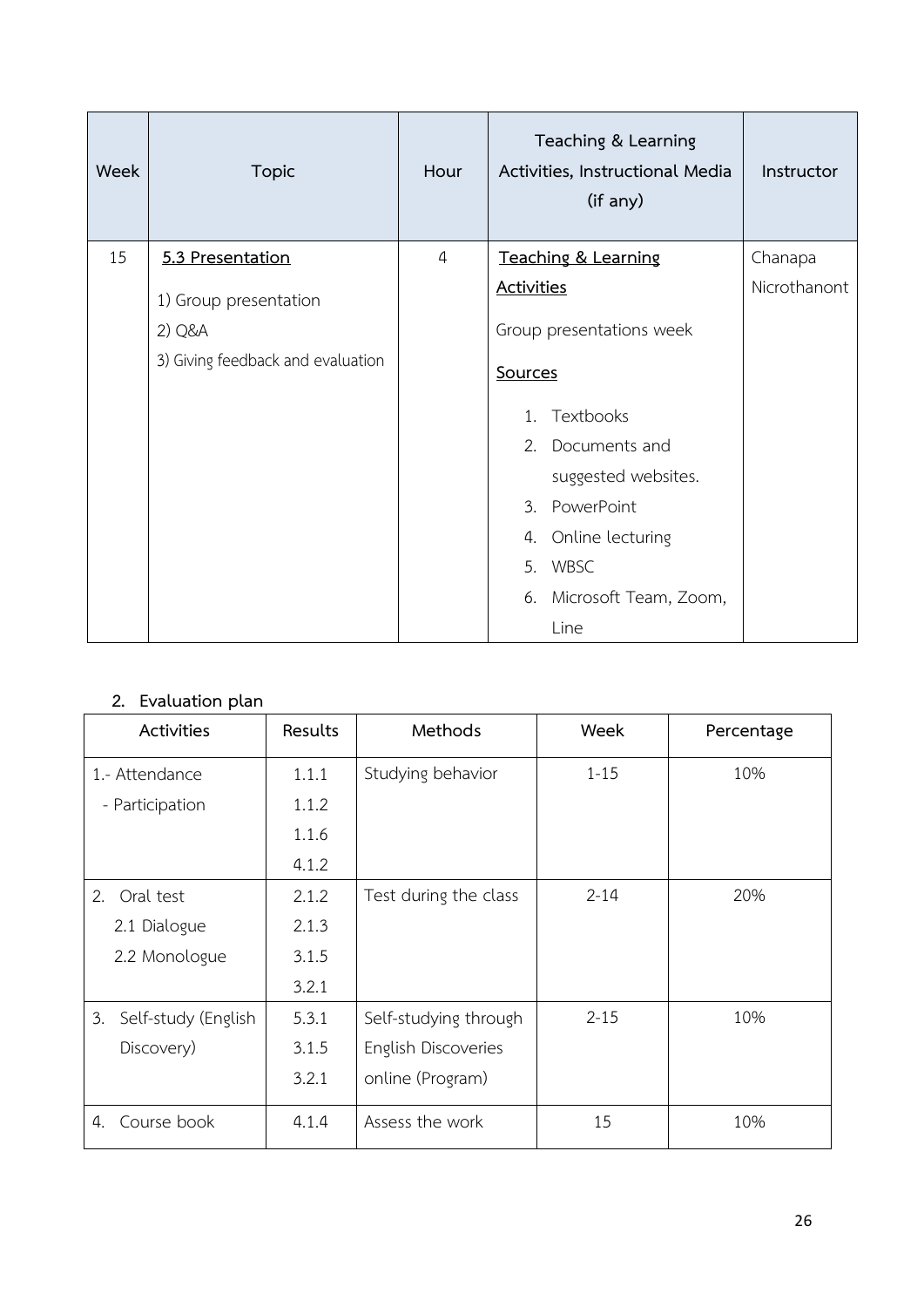| 2. Group     | 1.1.1 | Group presentation | 15 | 20% |
|--------------|-------|--------------------|----|-----|
| presentation | 2.2.2 |                    |    |     |
|              | 2.1.3 |                    |    |     |
|              | 3.3.1 |                    |    |     |
|              | 3.1.3 |                    |    |     |
|              | 3.1.5 |                    |    |     |
|              | 4.4.4 |                    |    |     |
|              | 5.1.2 |                    |    |     |
| 3. - Final   | 2.1.3 | Examination        | 16 | 30% |
| examination  | 2.1.4 |                    |    |     |
|              | 3.1.2 |                    |    |     |

### **Section 6 Teaching Materials and Resources**

#### **1. Texts and main documents**

Module documents (English for Reflective Thinking)

#### **2. Documents and important information**

-

#### **3. Documents and recommended information**

- Brooks, M. (2011). Q: Skills for success: Listening and speaking 2. New York Oxford University Press.
- Maurer, J. & Schoenberg, I. E. (1998). True colors: An EFL course for real communication 1. White Plains, NY: Longman.
- McVeigh, J.& Bixby, J. (2011). Q Skills for success: Reading and writing 2. New York Oxford University Press.

Richards, J. C., Hull, J. & Proctor, S. (2005). Interchange third edition. Cambridge: Cambridge University Press

Sweeney, 5. (2003). English for business communication: Student's book. Cambridge: Cambridge University Press.

Vaughan, A. & Zemach, D.E. (2013). Get ready for international business: English for the workplace. Oxford: Macmillan.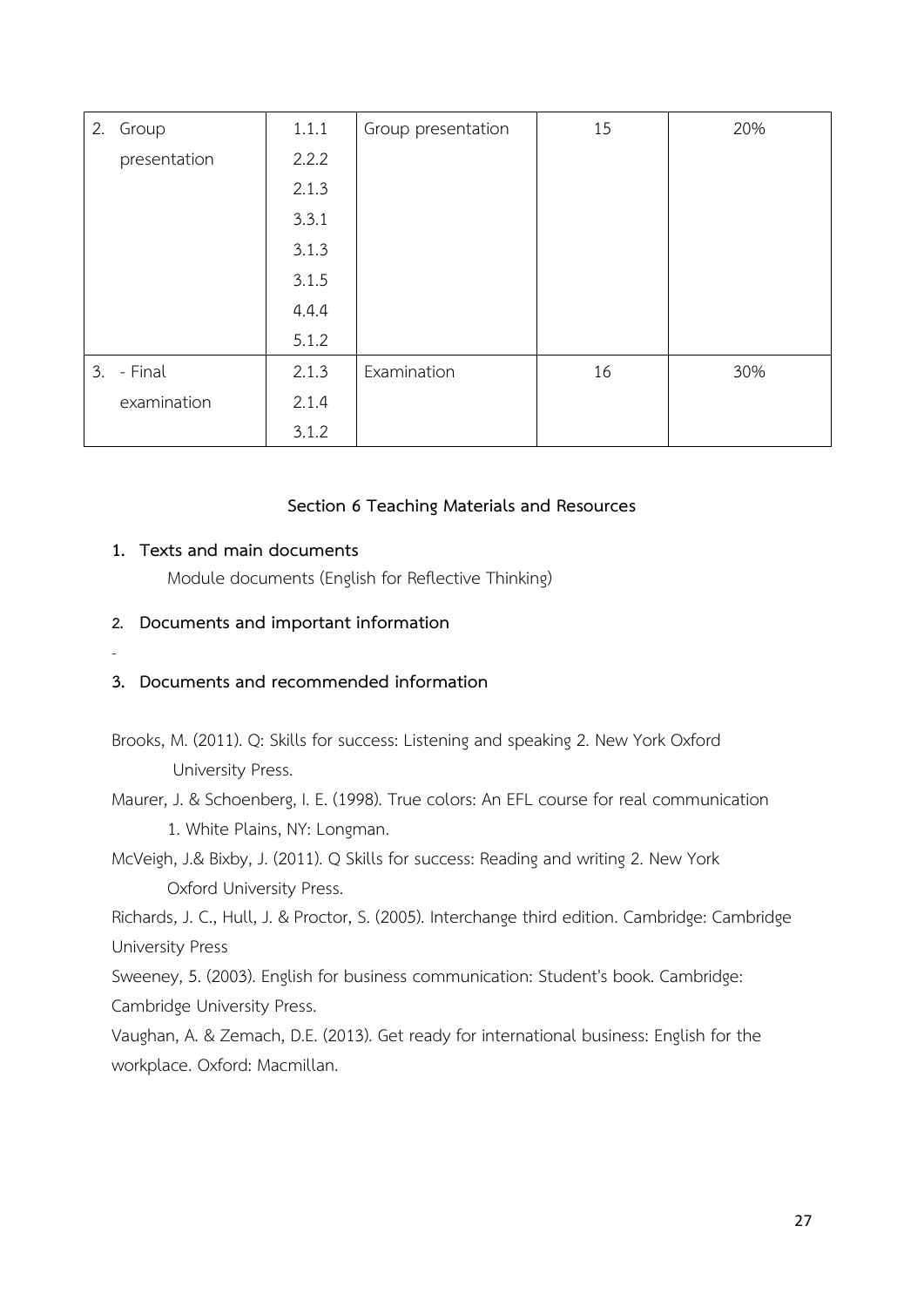## **Section 7 Evaluation and Improvement of Course Management**

#### **1. Strategies for effective course evaluation by students**

- Conversation between instructors and students (Formal and informal) .
- Instructor assessment form and course evaluation form (Via education management system)

#### **2. Evaluation strategies in teaching methods**

- Observing students' participation in learning activities
- Student results (From assignments and tests)
- Questionnaire

#### **3. Improvement of teaching methods**

- Take a questionnaire from the assessment of the student's teaching as a guideline for improvement

- Organize a meeting with other instructors in order to exchange opinions
- Conduct a research in class

#### **4. Evaluation of students' learning outcome**

- Verification of ratings from Randomly inspect student's work.

- Appointing the Audit Committee of Student Learning assessment results by checking the test form, methods, and criteria.

#### **5. Review and improvement for better outcome**

- Update the course every 5 year by the recommendation and results of standard verification in accordance with the course

- Invite lecturers or instructors in charge to give students a perspective on the apply knowledge